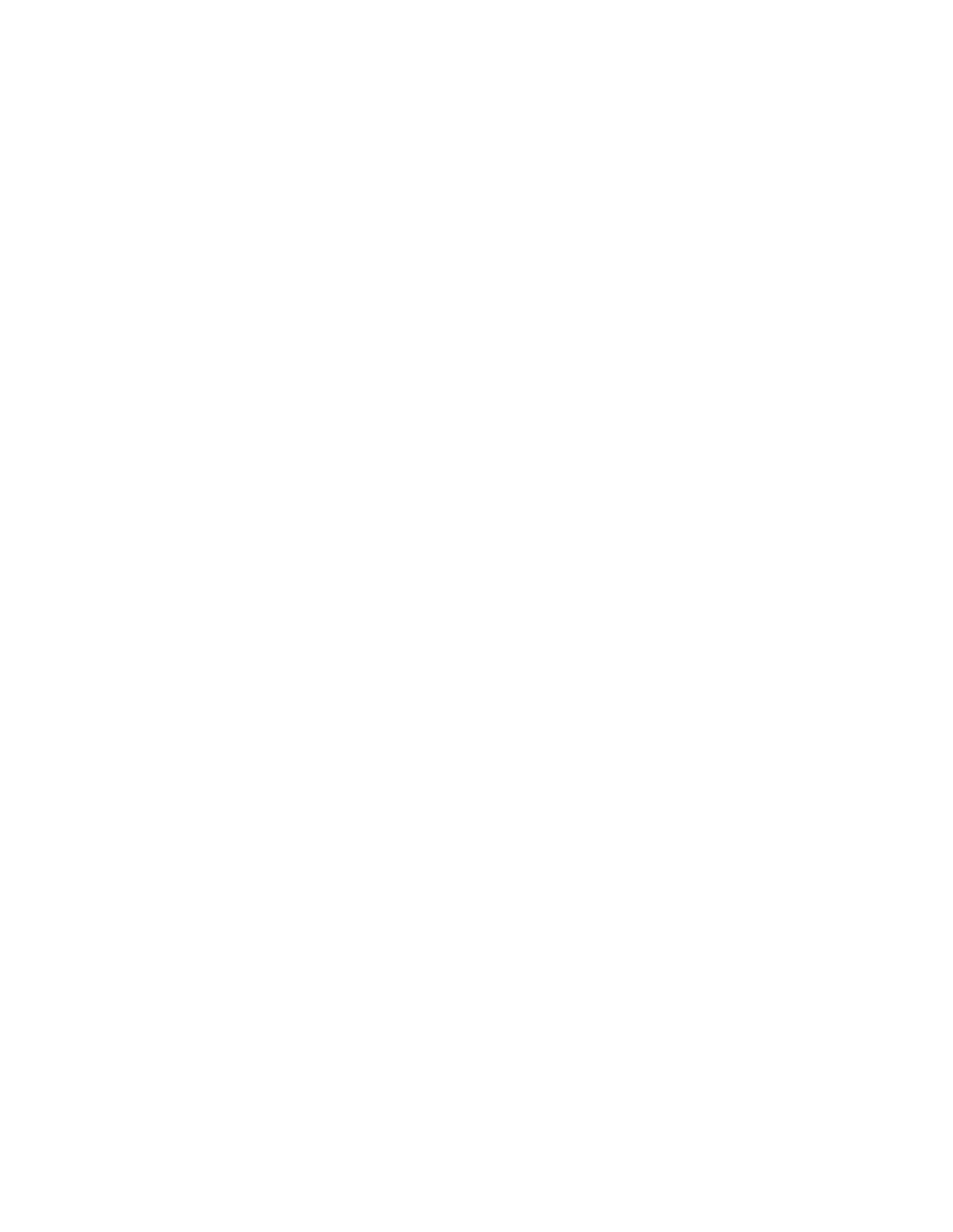

**Bringing America Home** 

The National Coalition for the Homeless

The National Coalition for the Homeless, founded in 1982, works to bring about social change necessary to prevent and end homelessness and to protect the rights of people experiencing homelessness. NCH achieves this by engaging our membership in policy advocacy, capacity building, and sharing solutions to homelessness with the

greater community. NCH is a national network of people who are currently or formerly homeless, activists and advocates, service providers, and others committed to ending homelessness. We are committed to creating the systemic and attitudinal changes necessary to prevent and end homelessness and working to meet the immediate needs of people who are currently experiencing homelessness.

#### **Senior Management and Staff Washington, DC Office**

| <b>Neil Donovan</b>       | <b>Michael Stoops</b>                                    | <b>Megan Hustings</b>    |  |
|---------------------------|----------------------------------------------------------|--------------------------|--|
| <b>Executive Director</b> | Director of Community Organizing Director of Development |                          |  |
| <b>Bob Reeg</b>           | <b>Jacob Reiter</b>                                      | <b>Joan Davis</b>        |  |
| Director of Dublic Deligy | Director Laces of Hamplessness                           | Administrative Assistant |  |

Director of Public Policy Director, Faces of Homelessness Administrative Assistant Speakers' Bureau

# **Michelle Lee**

Webmaster/Graphic Designer

# **National AmeriCorps Vista Volunteers**

**Phillip Banze,** Macon, GA **Tiffany Barclay,** Atlanta, GA **Carl Baty,** Baltimore, MD **Chelsea Carnes,** Gainesville, FL **Tracey Crocker,** Tampa, FL **Eryn Dailey-Demby,** Atlanta, GA **Margaret Djekovic,** Tampa, FL **Jacqueline Dowd,** Orlando, FL **Claudine Forbes,** Atlanta,GA **Linda Gaines,** Bradenton, FL **Princess Gaye,** Tallahassee, FL **Matthew Gazy,** Macon, GA **Lynne Griever,** Athens, GA **William Griever,** Athens, GA **Laura Guerry,** Atlanta, GA **Chantell Justice,** Miami, FL **Katie Justice,** Spartanburg, SC **Steve Kever,** Ft. Lauderdale, FL **Jaron Kunkel,** Athens, GA

**Matthew Maes,** Pensacola, GA **William McKinley,** Atlanta, GA **John Milster,** Ft. Myers, FL **Tamara Patton,** Jacksonville, FL **Emily Richburg,** Miami, FL **G.W. Rolle,** Pinellas Park, FL **Jonathan Schultz,** Macon, GA **Alexis Smith,** Tallahassee, FL **Amanda St. Jean,**West Palm Beach, FL **Christina Swanson,** Tampa, FL **Amanda Tremain,** Macon, GA **Christina Tudhope,** Oviedo, FL **Peter Wagner,** Marathon, FL **Mary Weil,** Tallahassee, FL **Jordon Weldon,** Greenville, SC **Ken Werner,** New Port Richey, FL **Janis Wilson,** Pensacola, FL **Kari Woodman,** Daytona Beach, FL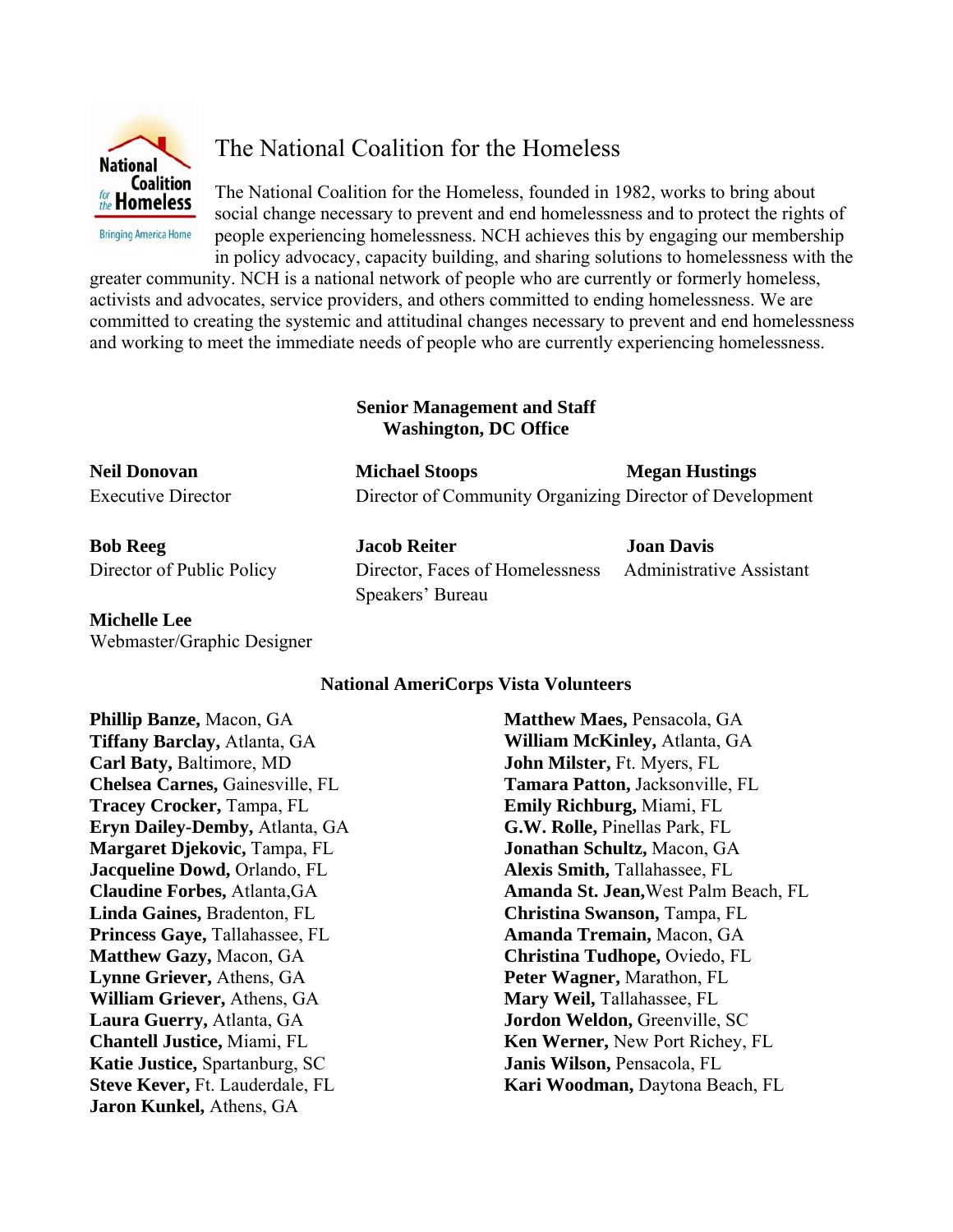#### **Board of Directors**

 **OFFICERS John Parvensky, EC** 

**President**  Colorado Coalition for the Homeless Denver, CO

**Brian Davis, EC Vice President**  Northeast Ohio Coalition for the Homeless Cleveland, OH

**Sue Watlov Phillips, EC Treasurer**  Elm Transitional Housing, Inc. Minneapolis, MN

**Sherri Downing, EC Secretary**  Montana Council on Homelessness Helena, MT

 **DIRECTORS Barbara Anderson, EC**  Haven House Services Jeffersonville, IN

**Anita Beaty, EC**  Metro Atlanta Task Force For Homelessness Atlanta, GA

**Ben Burton, EC**  Miami Coalition for the Homeless Miami, FL

**Michael D. Chesser, EC**  Upstate Homeless Coalition of South Carolina Greenville, SC

**Chandra Crawford**  UNITY of Greater New Orleans New Orleans, LA

**Michael Dahl**  HOME Line Minneapolis, MN

**Bob Erlenbusch, EC**  Sacramento Hunger Coalition Sacramento, CA

**Diana V. Figueroa**  Primavera Foundation Tucson, Arizona

**Joe Finn** Massachusetts Housing Shelter Alliance Boston, MA

**Hugh Grogan**  Minnehaha County Department of Human Services Sioux Falls, SD

**Jeremy Haile**  Lawyer Washington, DC

**Laura Hansen**  Coalition to End Homelessness Fort Lauderdale, FL

**Tina Hayward**  Partners to End Homelessness Vicksburg, MS

**Rey Lopez**  The King's Outreach Cabot, AR

**Patrick Markee**  Coalition for the Homeless, Inc New York, NY

**Phoebe Nelson**  Women's Resource Center of North Cental Washington Wenatchee, WA

**Gordon Packard**  Primavera Foundation Tucson, AZ

**Phillip Pappas, EC**  Pittsburgh, PA

**Glorin Ruiz Pastush**  La Fondita de Jesus San Juan, PR

**Greg Sileo**  Baltimore Homeless Services Baltimore, MD

**Louisa Stark**  Phoenix Consortuim for the Homeless Phoenix, AZ

**Sandy Swank**  Inter-Faith Ministries Wichita, KS

**Stephen Thomas**  Faces of Homelessness Speakers' Bureau Washington, DC

**Richard Troxell, EC**  House the Homeless, Inc. Austin, TX

**Matias J. Vega, M.D.**  Albuquerque Health Care for the Homeless Albuquerque, NM

**Yvonne Vissing**  Salem State College Salem, MA

**Donald Whitehead**  Faces of Homelessness Speakers' Bureau Washington, DC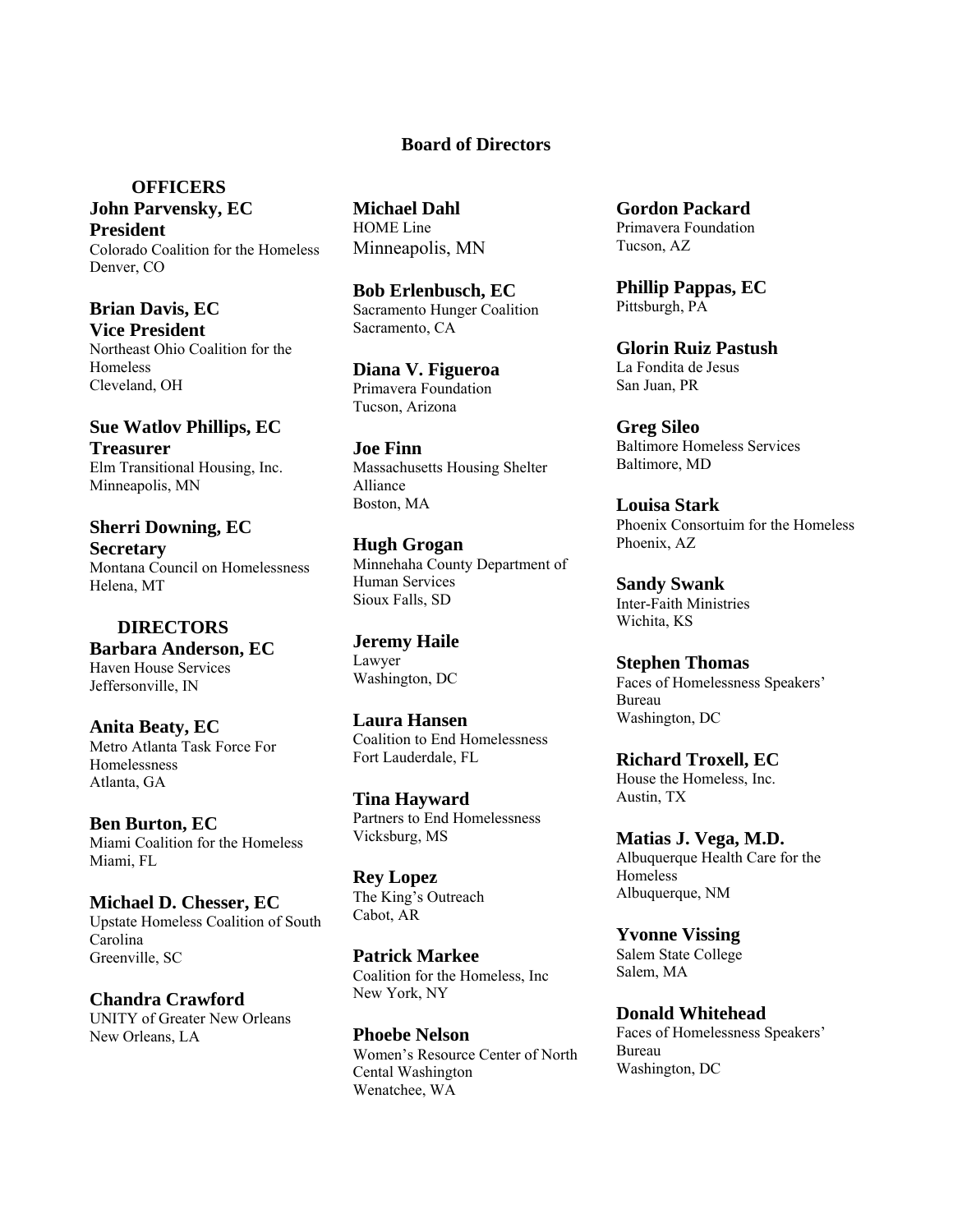# **NATIONAL LAW CENTER ON HOMELESSNESS & POVERTY**

The National Law Center on Homelessness & Poverty (the Law Center) is the only national legal advocacy organization dedicated to ending and preventing homelessness. Our attorneys go into courtrooms and the halls of our legislatures to protect the needs of society's most vulnerable members. Through impact litigation, policy advocacy and public education, we address the root causes of homelessness at the local, state and national levels. Established by attorney Maria Foscarinis in 1989 and based in Washington, DC, the Law Center works with a wide variety of groups around the nation.

You are invited to join the network of attorneys, students, advocates and activists who make up NLCHP's membership. By becoming a member you can help make a difference in the lives of millions of homeless Americans. For more information about membership, please visit our website at www.nlchp.org/join\_us.cfm.

#### **Law Center Board of Directors**

**Vasiliki Tsaganos, Chair** Fried, Frank, Harris, Shriver & Jacobson LLP

**Edward McNicholas, Vice-Chair,**  Sidley Austin LLP

**Michael Allen, Treasurer** Microsoft Corporation

**Mona Touma, Secretary** Goldman, Sachs & Co

**Kenneth S. Aneckstein**  DLA Piper

**William Breakey, M.D.** Johns Hopkins University **Peter Bresnan** Simpson Thatcher & Bartlett LLP

**Tonya Y. Bullock** State of Maryland

**Bruce J. Casino** Katten Muchin Rosenman LLP

**Roderick DeArment** Covington & Burling LLP

**Sally Dworak-Fisher** Public Justice Center

**Maria Foscarinis**  National Law Center on Homelessness & Poverty

**Howard Godnick**  Schulte Roth & Zabel LLP

**Kirsten Johnson-Obey**  Porterfield & Lowenthal LLC

**Father Alexander Karloutsos** Greek Orthodox Archdiocese

**Pamela Malester** Community Volunteer

#### **Bruce Rosenblum**  The Carlyle Group **Margaret Pfeiffer**

**Tashena Middleton** 

Second Chances Home

Pinellas Co. Coalition for the Homeless, Inc.

**Moore**

Buyers LLP **G.W. Rolle**

Sullivan & Cromwell

**Jeffrey Simes**  Goodwin Procter LLP

#### **Law Center Staff**

**Maria Foscarinis**  Executive Director

> **Whitney Gent**  Development & Communications Director

**Jessica Libbey**  Development Associate

**Marion Manheimer**  Volunteer

**Taunya Melvin**  Director of Operations

**Rachel Natelson**  Domestic Violence Attorney

**Tulin Ozdeger**  Civil Rights Program Director

**Jeremy Rosen**  Policy Director

**Sarah Shubitowski** Emerson Hunger Fellow

**Eric Tars**  Human Rights Program Director/ Children & Youth Attorney

**Andy Beres**  Grant Writer/ Communications Assistant

**Karen Cunningham**  Legal Director

**Geraldine Doetzer**  Housing Attorney

**An Duong**  Human Rights Fellow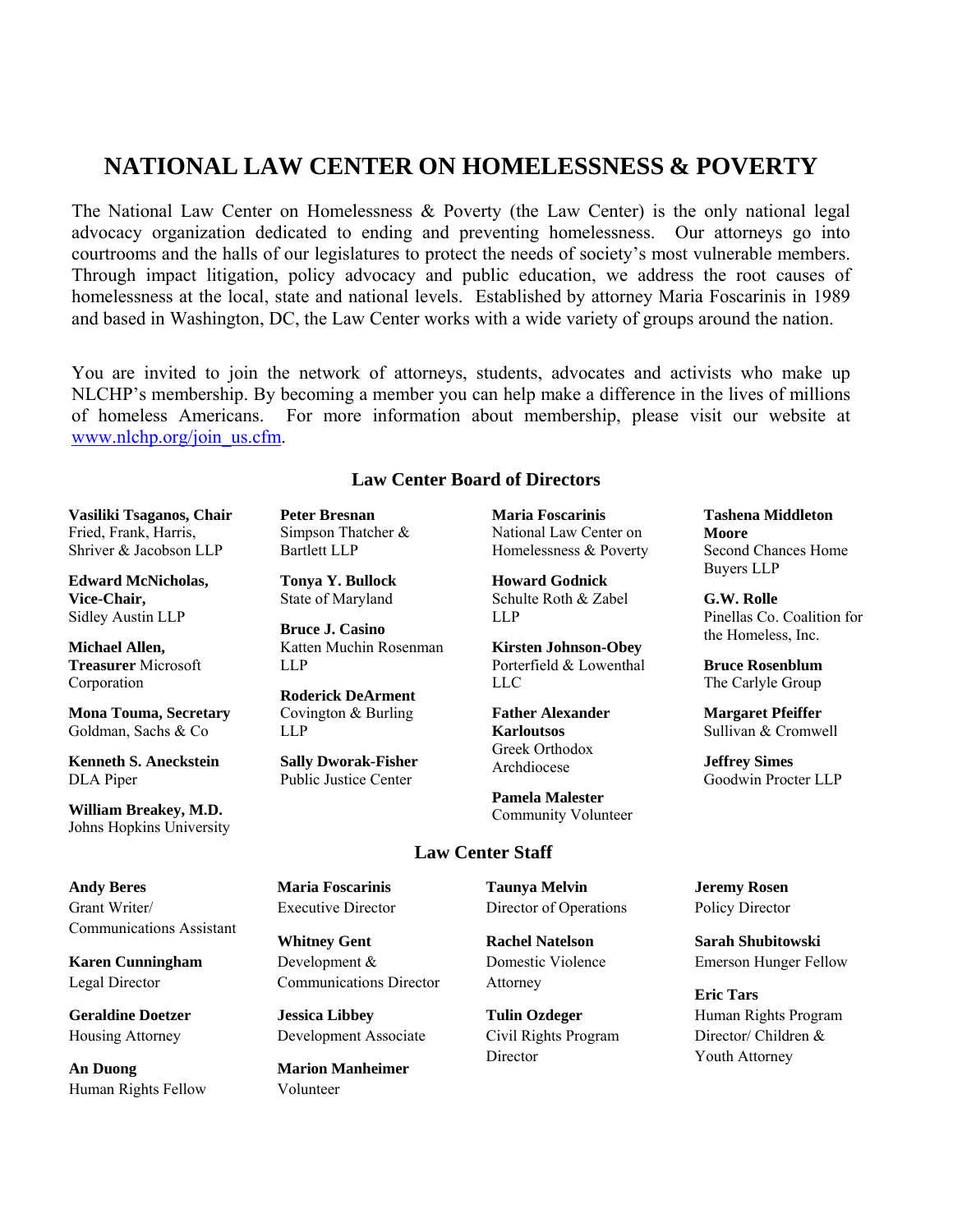# **Table of Contents**

| <b>Acknowledgements</b>                                       | 1                |
|---------------------------------------------------------------|------------------|
| <b>Executive Summary</b>                                      | $\boldsymbol{2}$ |
| <b>Methodology</b>                                            | 6                |
| <b>Introduction</b>                                           | 7                |
| <b>Myths About Homelessness and Food Access</b>               | 8                |
| <b>Types of Food Sharing Restrictions</b>                     | 9                |
| <b>Restricting Public Property Use</b>                        | 10               |
| Myrtle Beach, South Carolina                                  | 10               |
| Cincinnati, Ohio                                              | 10               |
| Denver, Colorado                                              | 10               |
| Fort Lauderdale, Florida                                      | 11               |
| Las Vegas, Nevada                                             | 11               |
| San Juan, Puerto Rico                                         | 11               |
| Sarasota, Florida                                             | 11               |
| Wilmington, North Carolina                                    | 12               |
| Orlando, Florida                                              | 12               |
| West Palm Beach, Florida<br>Sultan, Washington                | 12<br>12         |
| Little Rock, Arkansas                                         | 13               |
| Limitations on Number of People Served                        | 13               |
|                                                               | 13               |
| Gainesville, Florida                                          |                  |
| <b>Zoning Restrictions</b>                                    | 14               |
| Phoenix, Arizona                                              | 14<br>14         |
| San Diego, California                                         |                  |
| <b>Police Harassment</b>                                      | 15               |
| Huntington, New York                                          | 15               |
| <b>Food Safety Restrictions</b>                               | 15               |
| Middletown, Connecticut                                       | 15               |
| Atlanta, Georgia                                              | 16               |
| Miami, Florida                                                | 16<br>16         |
| Nashville, Tennessee<br>Cleveland, Ohio                       | 16               |
| <b>Right to Food</b>                                          | 17               |
|                                                               |                  |
| <b>Constructive Alternatives to Food Sharing Restrictions</b> | 19               |
| Fort Myers, Florida                                           | 19               |
| Portland, Oregon                                              | 19               |
| Swipes for the Homeless – Los Angeles, California             | 20               |
| First Helping - Washington, DC                                | 20               |
| Free Farm - San Francisco, California                         | 21               |
| St. Louis Bread Company Cares Café – St. Louis, Missouri      | 21               |
| Feeding America Backpack Program                              | 22               |
| <b>Federal Nutrition Programs</b>                             | 22               |
| <b>Policy Recommendations</b>                                 | 23               |
| <b>Conclusions</b>                                            | 24               |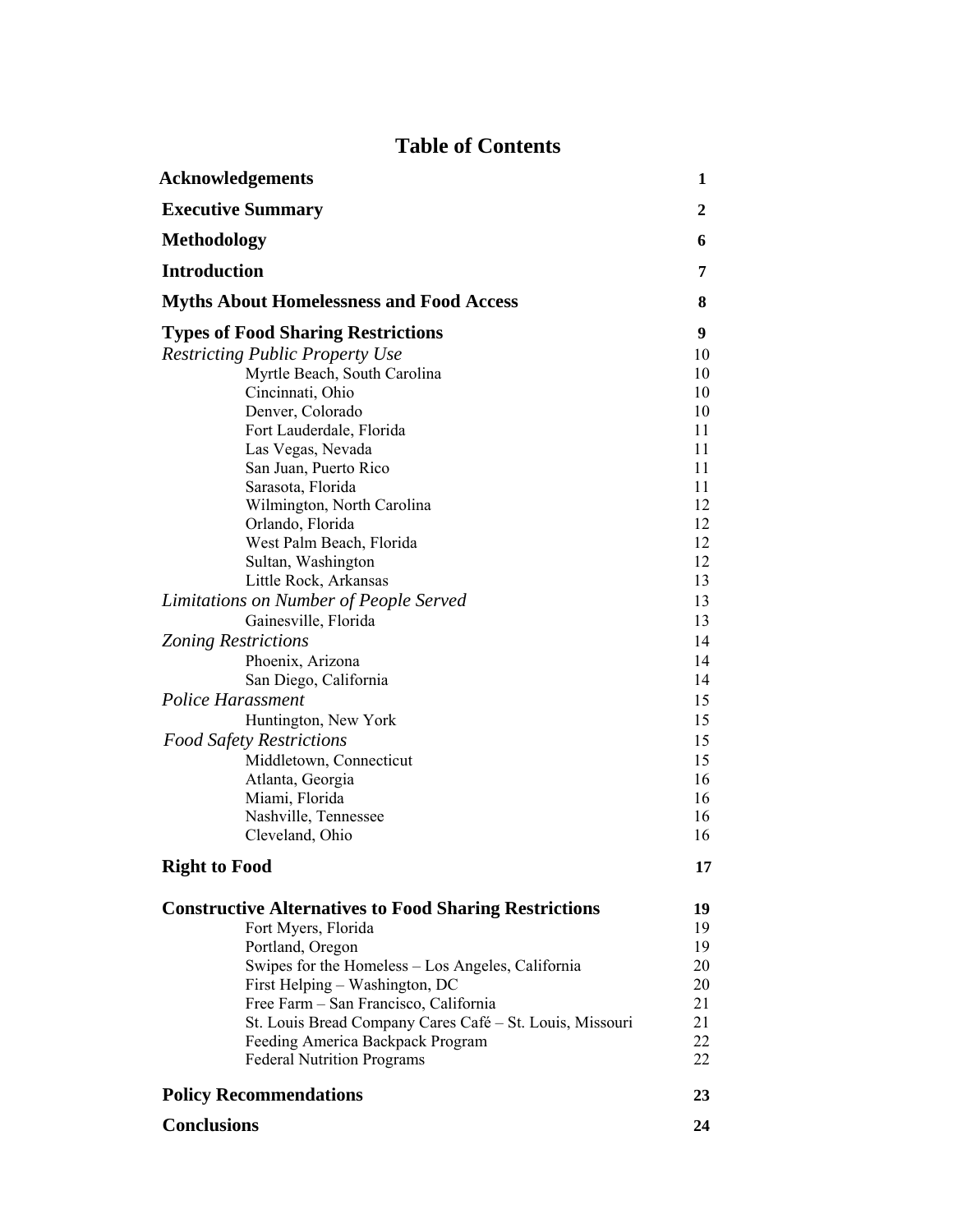# **Acknowledgements**

# **The National Coalition for the Homelessness would like to thank all of its board members, staff and interns who greatly contributed to the research, writing, editing and layout of the report.**

NCH thanks Donna Leuchten, Bill Emerson National Hunger Fellow—Congressional Hunger Center, who was NCH's primary researcher and writer for this report. NCH also thanks Tania Mathurian, Notre Dame '12 who did research and writing and Michael Stoops, Director of Community Organizing, for co-editing this report. NCH thanks its numerous local advocates, NCH Board Members, and friends across the country for their feedback and support.

NCH acknowledges the generous support of the Presbyterian Church, *USA* Small Church and Community Ministry.

## **The National Law Center on Homelessness & Poverty would like to thank the following individuals for their tremendous contribution to this report.**

In particular, the Law Center would like to thank Sarah Shubitowski, Bill Emerson National Hunger Fellow—Congressional Hunger Center, who was the Law Center's primary researcher and writer for this report. The Law Center also thanks Eric Tars and Gil Rochbert for research and drafting of the Right to Food Section of this report, and Tulin Ozdeger, Civil Rights Program Director, for co-editing the report. The Law Center would like to thank Benjamin Cooper, Kathryn Long, and Ryan Shadrick Wilson at Hogan Lovells for their assistance with legal research for the report. The Law Center also wishes to thank the numerous local advocates and friends across the country who provided valuable information for this report.

The Law Center acknowledges with gratitude the generous support of the Herb Block Foundation, Presbyterian Hunger Fund, and W.K. Kellogg Foundation.

Finally, the Law Center would also like to thank its LEAP member law firms: Akin Gump Strauss Hauer & Feld LLP; Blank Rome LLP; Bruce Rosenblum; Covington & Burling LLP; Dechert LLP; DLA Piper; Fried, Frank, Harris, Shriver & Jacobson LLP; Goodwin Procter LLP; Greenberg Traurig, LLP; Hogan & Hartson LLP; Jenner & Block LLP; Jones Day; Katten Muchin Rosenman LLP; Latham & Watkins LLP; Morrison & Foerster Foundation; O'Melveny & Myers LLP; Schulte Roth & Zabel LLP; Sidley Austin LLP; Simpson Thacher & Bartlett LLP; Sullivan & Cromwell LLP; and WilmerHale.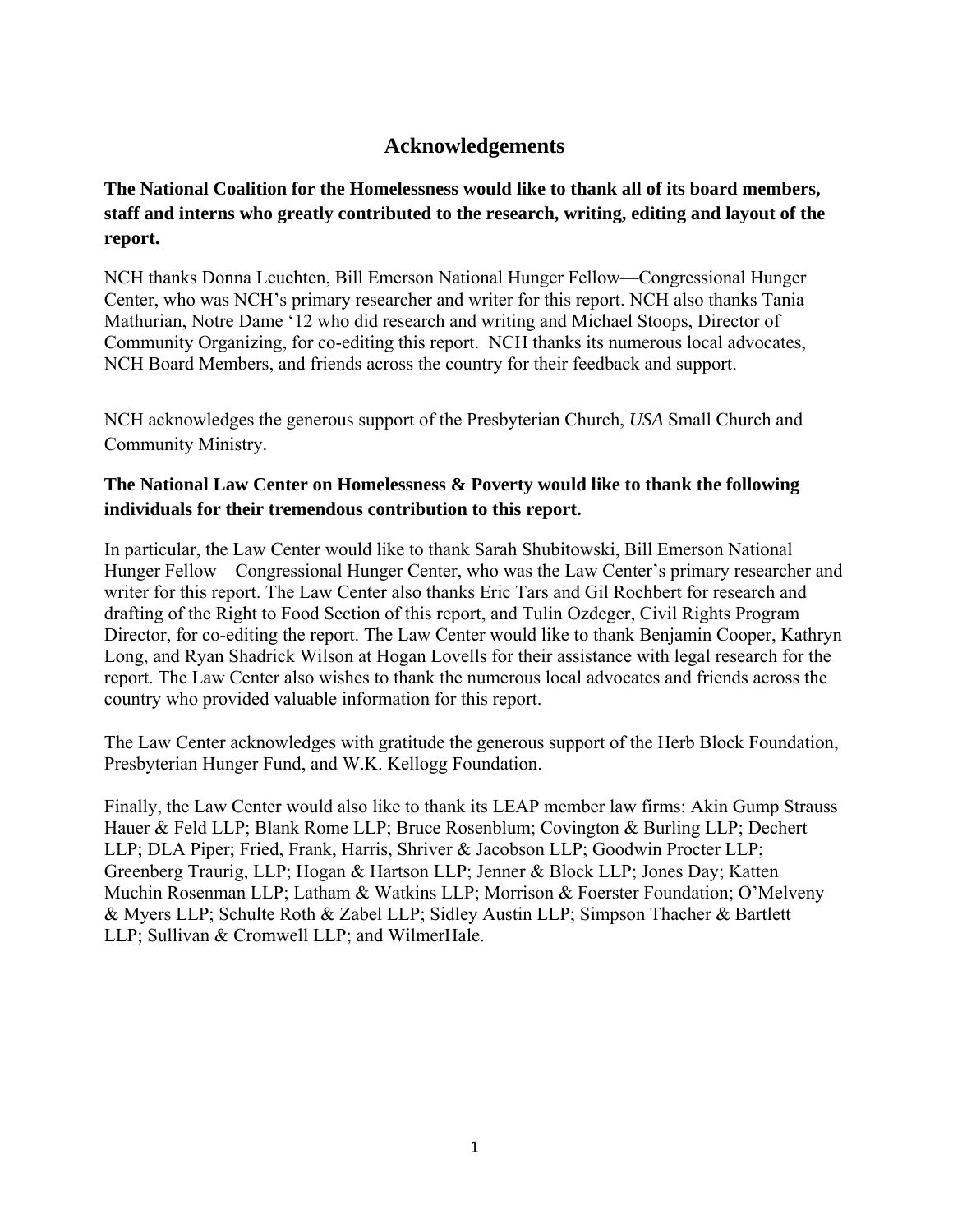# **Executive Summary**

Three years after the 2007 publication of *Feeding Intolerance: Prohibitions on Sharing Food with People Experiencing Homelessness*, cities still choose to implement measures that criminalize homelessness and, at times, penalize those who serve homeless persons. These measures, such as anti-camping laws, often target activities homeless people are forced to do in public spaces because of their lack of a home or shelter.

This report specifically focuses on ordinances, policies, and tactics that discourage or prohibit individuals and groups from sharing food with homeless persons. Uncomfortable with visible homelessness in their communities and influenced by myths about homeless people's food access, cities use food sharing restrictions to move homeless people out of sight, an action that often exacerbates the challenges people experiencing homelessness face each day just to survive.

The report also highlights constructive alternatives to food sharing restrictions, in the form of innovative programs that both adults and youth are implementing to share food with people experiencing homelessness in their communities.

#### *Increasing Homelessness and Hunger Across the U.S.*

Many people are confronting homelessness and hunger in the current economic recession, some for the first time. The 2009 Hunger and Homelessness Survey conducted by the U.S. Conference of Mayors<sup>1</sup> found:

- 82% (22 of 27) of cities surveyed, in 2009, reported having to make adjustments to accommodate an increase in the demand for shelter over the past year.
- <sup>25%</sup> of requests for emergency food assistance went unmet in 2009.
- <sup>26%</sup> was the average increase in demand for assistance reported by cities in 2009, which represents the largest average increase since 1991.

#### *Growing Restrictions by Cities on Food Sharing*

More cities have chosen to target homeless individuals by restricting groups or individuals who share food with homeless people in private and public spaces, since 2007. Examples of these measures include:

<sup>&</sup>lt;sup>1</sup> U.S. Conference of Mayors, *Hunger and Homelessness Survey: A Status Report on Hunger and Homelessness in America's Cities—a 27-City Survey* 7 (2009).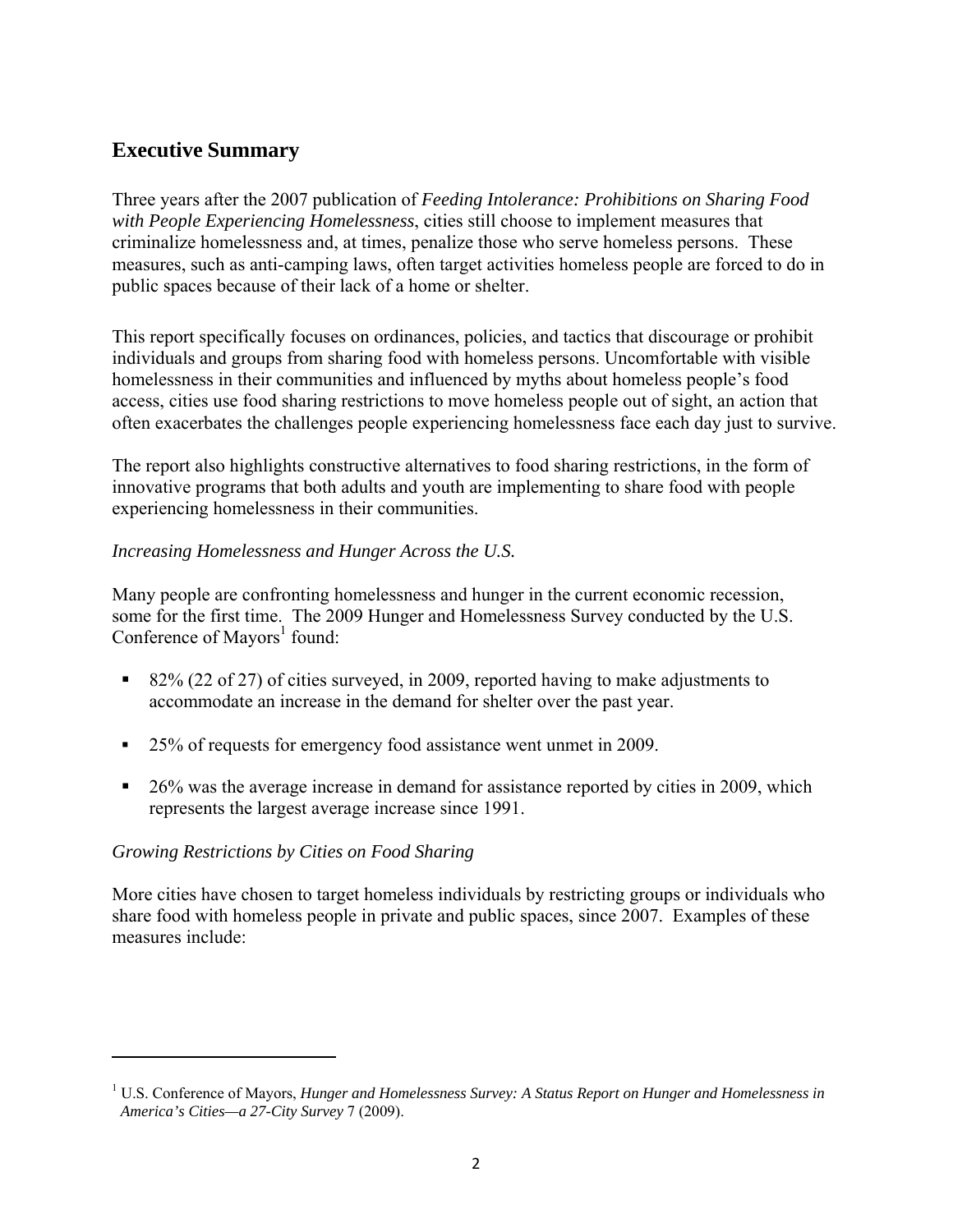- Gainesville, Florida began enforcing a rule limiting the number of meals that soup kitchens may serve to 130 people in one day.<sup>2</sup>
- Phoenix, Arizona used zoning laws to stop a local church from serving breakfast to community members, including many homeless people, outside a local church.<sup>3</sup>
- Myrtle Beach, South Carolina adopted an ordinance that restricts food sharing with homeless people in public parks.<sup>4</sup> Although permits are free, groups may only obtain a permit four times a year. $5$

#### *Legal Challenges and Human Rights Implications*

Such restrictions raise legal issues, and some have been challenged in court. For example:

- In Orlando, Florida the American Civil Liberties Union (ACLU) filed a lawsuit against the City of Orlando on behalf of local organizations, challenging a 2006 law requiring a groups sharing food with 25 or more people to obtain a permit that was only available twice a year per park. A federal district court found the law to be unconstitutional and in violation of Free Exercise of Religion and Freedom of Speech in October of 2008.<sup>6</sup> The city has appealed the decision and the appeal is pending.
- In San Diego, California the zoning department attempted to prohibit a local church from serving a weekly meal to community members, many of them homeless.<sup>7</sup> In 2008, attorney Scott Dreher successfully defended the church's First Amendment right to practice its religion. The weekly meal continues to take place on church property and serves 150 to 200 people each week. $8$

Such restrictions also raise human rights concerns. The right to food is a recognized human right, explicitly addressed in over 120 instruments of international law since 1920 and included in the domestic constitutions of 22 nations.<sup>9</sup> The International Convention on Economic, Social and Cultural Rights (ICESCR) explains that states have an obligation to respect, protect and fulfill certain rights. For the right to food this means a state, or nation, must not take action resulting in preventing access to food, must ensure that enterprises or individuals do not deprive someone of their access to food, and must take proactive action to increase access to food.<sup>10</sup>

<sup>&</sup>lt;sup>2</sup> Gainesville, Fla., Code A6  $\S$  30-11.

<sup>&</sup>lt;sup>3</sup> Jenna Davis, *Meals for Needy Irk Church's Neighbors*, The Arizona Republic, July 31, 2009.

 $4$  Myrtle Beach, S.C., Code § 8.2009-20 (2009).

<sup>&</sup>lt;sup>5</sup> MB Ordinance to Limit Mass Feeding for Homeless, WMBF News.com, June 9, 2009.

<sup>&</sup>lt;sup>6</sup> ACLU Florida Chapter, *Federal Judge Strikes Down Orlando Homeless Feeding Ban*<br><sup>7</sup> Bonald Bawall, *City to allow food for needy program*, Union Tribung, April 22, 2008

Ronald Powell, *City to allow food-for-needy program*, Union-Tribune, April 22, 2008.

<sup>8</sup> Email from Pastor April Herron, Pacific Beach United Methodist Church, to NCH. (On file at NCH).

<sup>9</sup> Food and Agriculture Organization of the United Nations, Fact Sheet, *available at* 

http://www.fao.org/WorldFoodSummit/english/fsheets/food.pdf. 10 *Substantive Issues Arising in the Implementation of the International Convention on Economic, Social and Cultural Rights: General Comment 12*, Committee on Economic, Social and Cultural RightsE/C.12/1999/5 12 May 1999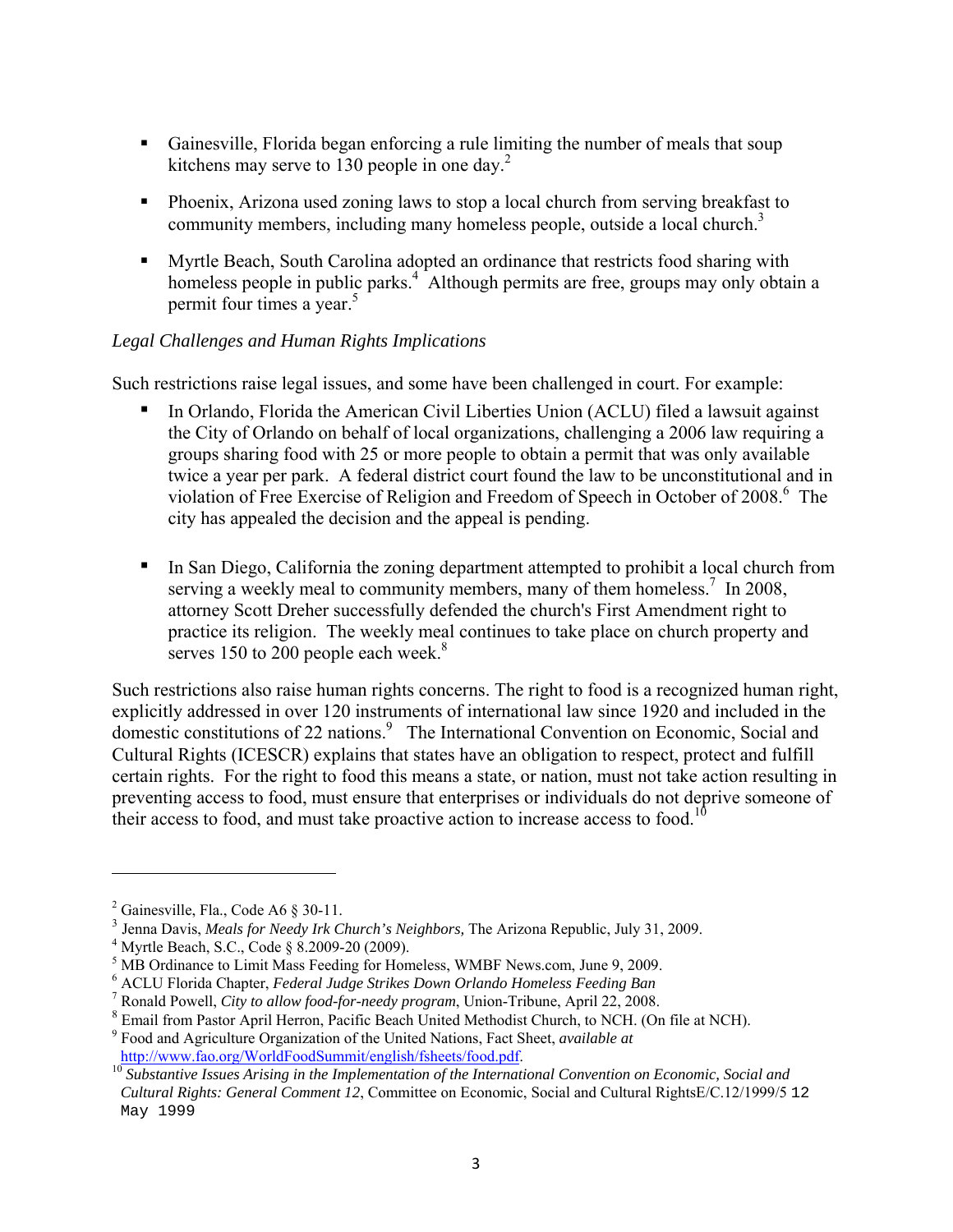### *Constructive Alternatives to Food Sharing Restrictions*

Despite the prevalence of food sharing restrictions that hinder access to food for individuals experiencing homelessness, there are examples of positive ways hunger is being addressed. These examples include the expansion of existing federal nutrition programs, innovative new programs, and collaboration between cities and local service providers. Some examples include:

- The city of Ft. Myers, Florida abandoned plans to limit food sharing programs that serve homeless individuals in public parks, due to a negative public response to the proposal, in 2007. Subsequently, a city council member and local service providers collaborated to address community concerns surrounding public food sharing. Ultimately, the city council promised to work with local homeless service providers to create a Hunger Task Force, which has strengthened local alliances and resources.<sup>11</sup>
- In Los Angeles, California Jonathan Lee, while a student at UCLA, recognized that there were hundreds of unused student meal plan meals at the end of the semester and identified those as potential meals and snacks to be donated to people experiencing homelessness and hunger in the community. He recruited help and started Swipes for the Homeless, a quarterly program that collects hundreds of donated meal card swipes from their peers.<sup>12</sup>
- A federal program, the EBT Restaurant Meals Program, allows people experiencing homelessness to use SNAP/Food Stamp benefits at authorized restaurants. Participation is up to each state, and while many states do not take advantage of the program, it has expanded in the several states that do. California's Los Angeles County has 477 restaurants participating in the program, including Subway, Dominos Pizza, El Pollo Loco and Jack in the Box. Michigan and Arizona also have restaurants participating, and Florida is in the process of implementing a pilot program.<sup>13</sup>

#### *Policy Recommendations*

- Cities should collaborate with food sharing groups to effectively address the problems of hunger and homelessness. Local authorities should reach out to food sharing groups to coordinate the provision of food and educate providers on how to help homeless persons access emergency and social services.
- Communities should assist homeless persons in accessing federal, state, and local food security benefits, including SNAP, WIC, and child nutrition programs.

<sup>&</sup>lt;sup>11</sup> Email from Janet Bartos, Executive Director, Lee County Homeless Coalition, Ft. Myers, Florida, to National Law Center on Homelessness and Poverty, April 20, 2010 (on file with the National Law Center on Homelessness & Poverty).

<sup>12</sup> Katvitha Subramanian, *Swipes for the Homeless Collects Leftover Meals for Cause,* Daily Bruin, March 11, 2010, available at http://www.dailybruin.com/articles/2010/3/11/swipes-homeless-collects-leftover-studentmeals-ca/.

<sup>&</sup>lt;sup>13</sup> General Accounting Office, "Homelessness: Barriers to Using Mainstream Programs" (2000).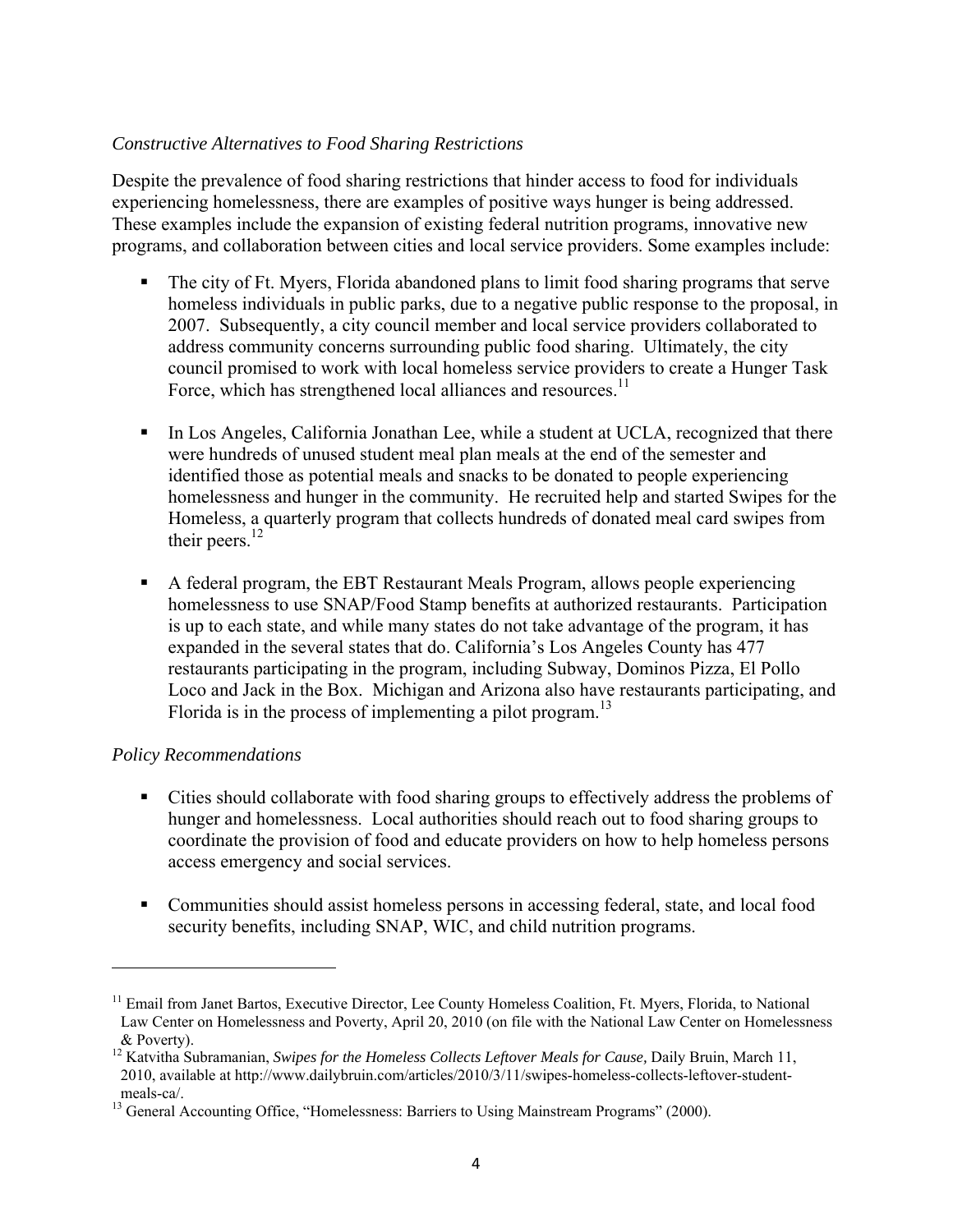- The U.S. Department of Agriculture and/or the U.S. Interagency Council on Homelessness should provide trainings and technical assistance to communities to aid them in developing constructive alternatives to food sharing restrictions.
- The U.S. Congress and the U.S. Department of Agriculture should improve the homeless population's access to the Supplemental Nutrition Assistance Program (SNAP), formerly known as Food Stamps, and homeless service providers' access to the Child and Adult Care Food Program (CACFP), a program that allows shelters to receive reimbursement for meals served to children up to age 18 residing there.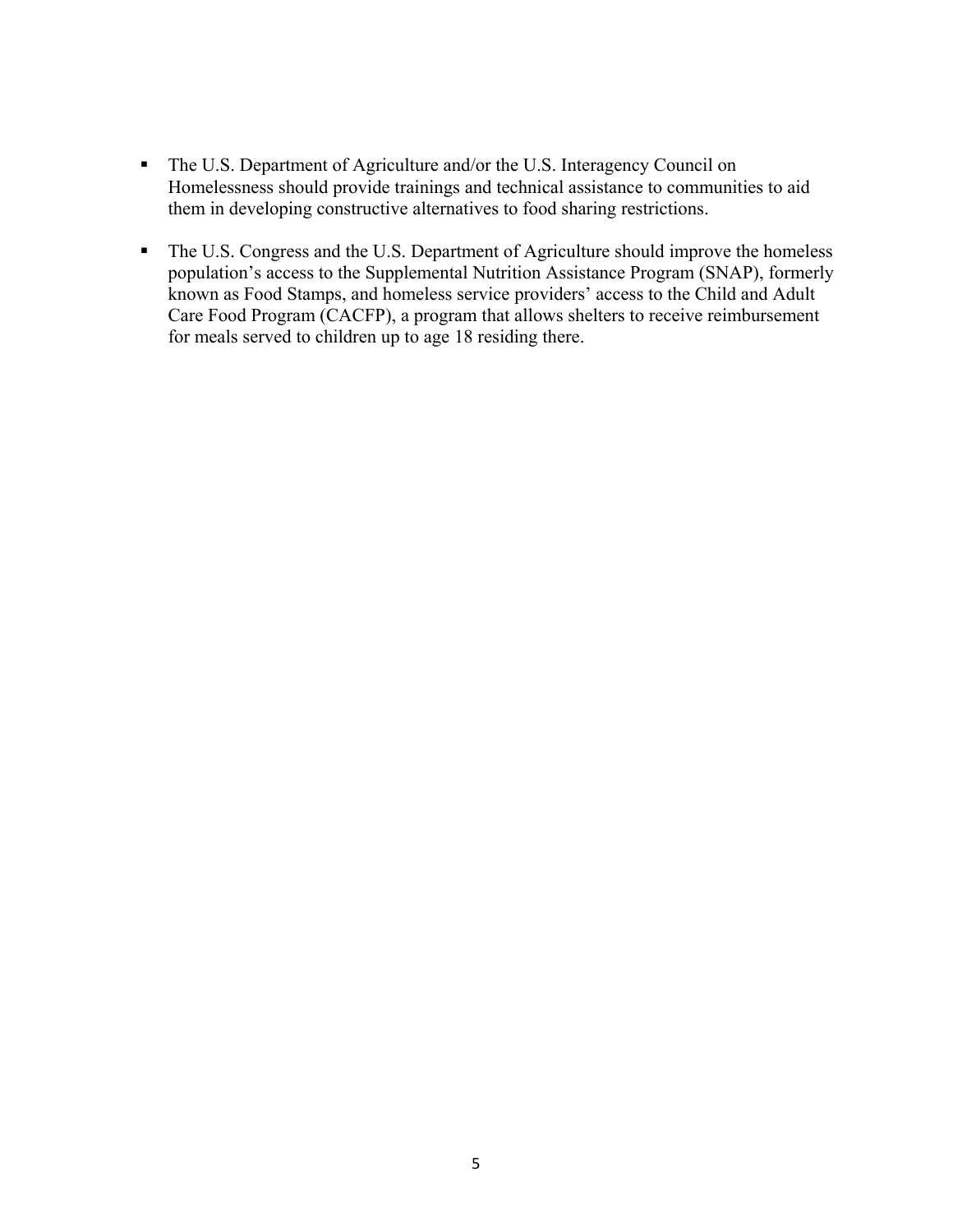# **Methodology**

Recognizing that food is a basic human need and right, the National Coalition for the Homeless (NCH) and the National Law Center on Homelessness & Poverty (the Law Center) aim to provide an accurate description of some of the local responses to hunger among homeless individuals in their communities. This includes both restrictions that prohibit individuals and organizations from sharing food in public settings and constructive alternatives to restrictions that have been developed to increase access to healthy food for homeless people.

NCH and the Law Center compiled information for *A Place at the Table: Prohibitions on Sharing Food with People Experiencing Homelessness* from various sources. Newspaper articles regarding food sharing restrictions were collected from both local and national news sources since 2007. Web research was then conducted in order to follow up on newspaper articles, and to locate other incidents of and alternatives to food sharing restrictions. Specifically, Municode.com was used to locate relevant existing city ordinances.

In addition to print and online sources, stories and other information from local homeless advocates and homeless people around the country were a main resource for this report. NCH and the Law Center reached out to their networks and allies at the community level who, each day, work to support men and women experiencing homelessness.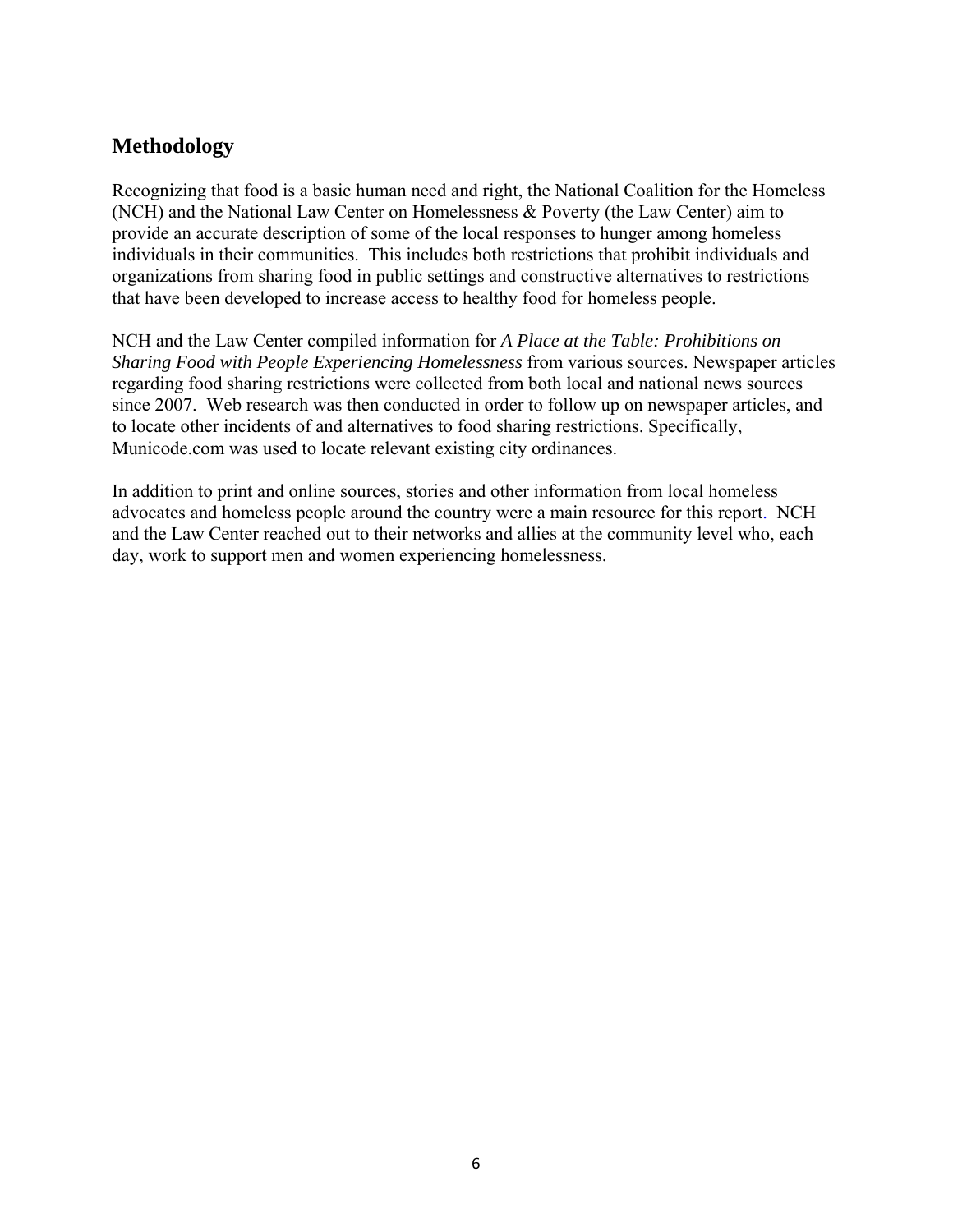# **Introduction**

In 2007, the National Coalition for the Homeless (NCH) and the National Law Center on Homelessness & Poverty (the Law Center) worked collaboratively to publish *Feeding Intolerance: Prohibitions on Sharing Food with People Experiencing Homelessness*. The report drew attention to the disturbing national trend of penalizing the act of sharing food with men, women, and children experiencing homelessness. Three years later, cities are still implementing these measures through ordinances, policies, and tactics that discourage or prohibit individuals and groups from sharing food with homeless persons. Uncomfortable with visible homelessness in their communities and influenced by myths about homeless peoples' food access, cities use food sharing restrictions to move homeless people out of sight, an action that often exacerbates the challenges people experiencing homelessness face each day.

One example of these attitudes, often referred to as NIMBY (Not-in-My-Backyard) attitudes is evident in the new "Welcome to Ocean Beach, Please Don't Feed Our Bums" bumper stickers, t-shirts, and hats that are causing controversy in one California town. These products, modeled after a sign asking residents not to feed bears, embody the messages that homeless people are not wanted and that by feeding them, people are enabling them to remain living on the local streets. The products sold at a local store, The Black, represent the attitudes that are at the root of many of the laws created or used to restrict food sharing with homeless people throughout the country.<sup>14</sup>

This report first provides a brief overview of the problem, including how homelessness and hunger have changed since 2007. The report examines the right to food, and breaks down the various ways that cities across the country have chosen to target homeless individuals by implementing food sharing restrictions. Additionally, the report highlights constructive alternatives to food sharing restrictions, in the form of innovative programs that both adults and youth are implementing to share food with people experiencing homelessness in their communities. The goal of this report is to educate and paint a broader picture of how cities around the country are responding to the growing problem of hunger in their communities.

*Over 2009 and 2010, the number of Americans experiencing homelessness during the course of a year is projected to increase by 1.5 million.*

Many people are confronting homelessness and hunger in the current economic recession, some for the first time. The baseline number of people who are homeless over the course of a year is estimated to be approximately 3 million, and is projected to increase by 1.5 million over 2009 and 2010 because of the recession.<sup>15</sup> As cities pursue measures that both discourage and prohibit

<sup>&</sup>lt;sup>14</sup> John Wilkens, *Please Don't Feed Our Bums Controversial Bumper Stickers Target New More Aggressive Type of Transient, San Diego Union-Tribune, June 18, 2010.* 

<sup>&</sup>lt;sup>15</sup> National Alliance to End Homelessness , *Homelessness Looms as a Potential Outcome of the Recession*, Jan. 23, 2009.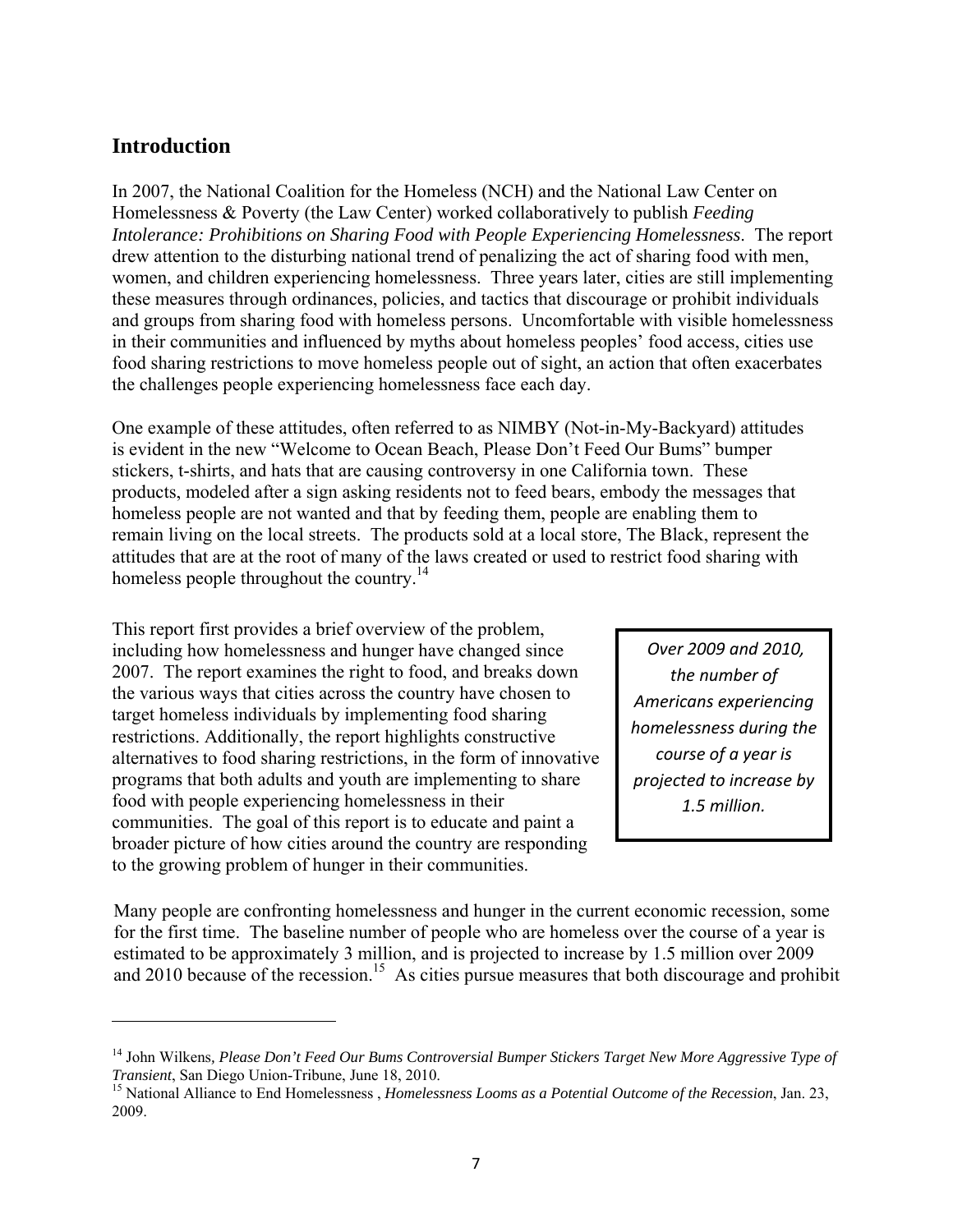sharing food with people without homes, most cities cannot meet the growing need for services, food, shelter, or affordable housing.

In 2009, 22 of the cities surveyed by the U.S. Conference of Mayors reported having to make adjustments to accommodate an increase in the demand for shelter over that year. Shelters with an inadequate number of beds to meet increased need have turned to overflow cots, chairs, hallways and other sub par sleeping arrangements. Some cities have come to rely on vouchers to hotels and motels when shelters no longer have beds available.<sup>16</sup>



Homeless people not only struggle with lack of shelter and housing, but also with hunger. In November 2009, the U.S. Department of Agriculture (USDA) reported that more than 49.1 million Americans lived in households struggling against hunger in 2008,<sup>17</sup> 13 million more than in 2007.

The Mayors' Survey also documented a sharp increase for hunger assistance. In 2009, cities reported a 26% increase in demand for assistance, on average, which represents the largest average increase since 1991. All but one of the surveyed cities reported an increase in requests for emergency food assistance compared to 74% of surveyed cities in 2007. The requests for emergency food assistance that went unmet increased from 23% to 25%.<sup>18</sup>

# **Myths about Homelessness and Food Access**

There are a number of myths that exist about homeless individuals and their access to food that lead to the attitudes and laws that restrict food sharing in public settings. These myths are tremendously detrimental to the efforts to provide homeless men, women, and children with the basic necessities for survival.

#### **Myth: Hunger is not a problem for homeless individuals because there are plenty of food pantries and soup kitchens.**

Food pantries do not effectively meet the needs of people without homes because homeless people lack the facilities to store and prepare food. Many food pantries, also, limit the number of boxes you can receive, some to only twice in six months. Additionally, cities often do not have adequate food available through soup kitchens to serve all those in need three times a day, seven days a week. Sometimes it is falsely assumed that people who are homeless are able to walk or travel. Unfortunately, homeless people may not be able to travel significant distances for food due to work conflicts, illness, disability or lack of adequate public transportation.

<sup>16</sup> U.S. Conference of Mayors, *Hunger and Homelessness: A Status Report on Hunger and Homelessness in America's Cities—a 27-City Survey* 7 (2009).<br><sup>17</sup> USDA,Economic Research Report No. (ERR-83) 66 pp, November 2009.

<sup>18</sup> U.S. Conference of Mayors, *Hunger and Homelessness: A Status Report on Hunger and Homelessness in America's Cities—a 27-City Survey* 7 (2009).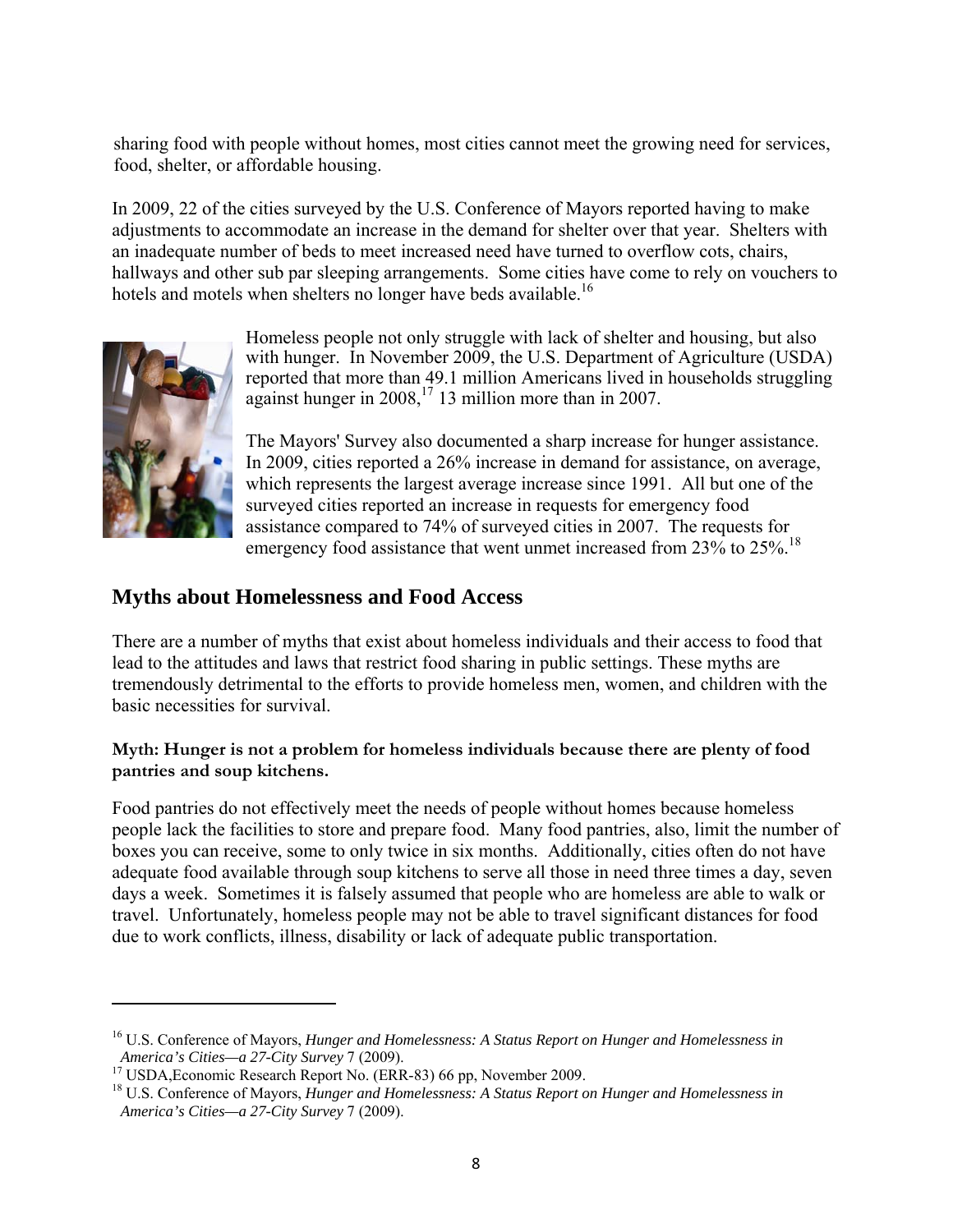#### **Myth: SNAP/Food Stamp benefits are easily accessible to people who are homeless and many homeless people take advantage of this program.**

According to the most recent statistics available, over half of the homeless population does not receive food stamps.19 Lack of transportation, lack of knowledge about the program, mental illness, lack of an address and lack of documentation are some of the common barriers that prevent homeless people from receiving food stamps.

#### **Myth: Sharing food with people in outdoor locations enables them to remain homeless.**

Food sharing programs that reach out to people in public spaces may be the only way for some people experiencing homelessness to have access to healthy and safe food. Work conflicts, illness, disability, and lack of public transportation are all reasons a homeless person might not be able to make it to an indoor food sharing program. People do not remain homeless because of outdoor food sharing programs; people remain homeless for reasons that include a lack of affordable housing, shelter space, living wage or significant life events such as divorce, domestic violence or illness.

*Food sharing programs that reach out to people in public spaces may be the only way for some people experiencing homelessness to have access to safe and healthy food.*

There is not one face of homelessness. Stereotypes misrepresent the diversity of individuals and experiences of life without a home. Communities must work collaboratively to provide food and shelter to those who cannot attain it without help. Ordinances and policies that discourage or prohibit the act of sharing food with people experiencing homelessness is immoral and, in some cases, contrary to domestic and international law.

# **Types of Food Sharing Restrictions**

The goal of food programs that serve homeless people is to provide nutritious, filling and safe food to individuals who do not typically have consistent access to healthy food. In addition, many food sharing programs aim to build community or provide access to supportive services. Some food sharing groups are motivated by religious reasons, and may provide both food and the ability to join their congregation in a religious service. These are ways groups go above and beyond the key component of providing food, which all people have a human right to access.

Cities have taken different measures to restrict food sharing with people experiencing homelessness, denying their basic rights to food. Requiring a permit for public property use, limiting the number of people who can be served, imposing zoning restrictions, and selectively enforcing ordinances are examples of policies and practices that restrict food sharing. This section of the report will discuss specific cities' use of such tactics.

 $19$  General Accounting Office, "Homelessness: Barriers to Using Mainstream Programs" (2000).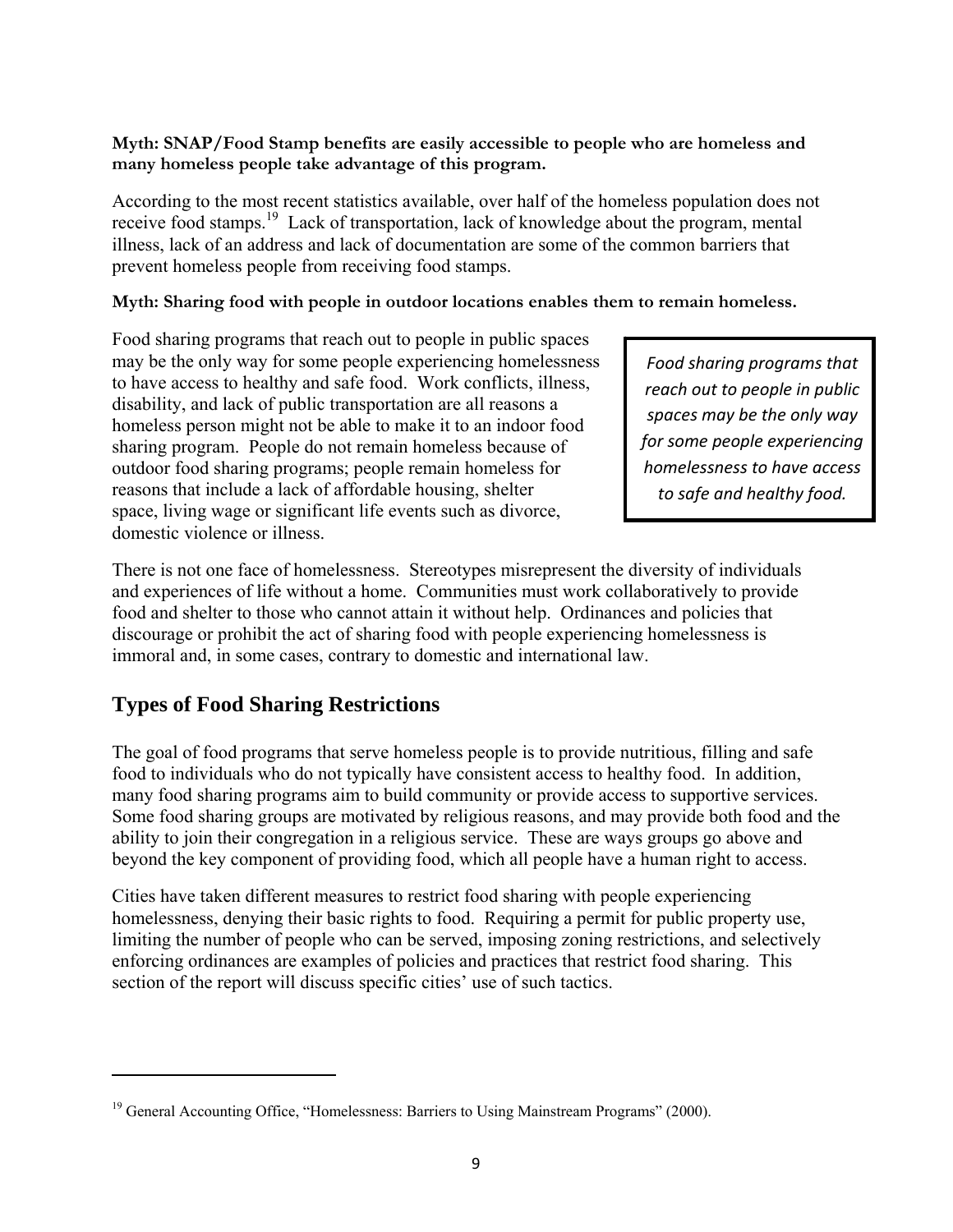#### *Restricting Public Property Use*

Many cities have laws regarding the use of public parks, and 12 of those cities have reported that these laws have specifically limited groups from being able to share food with homeless people. One way use is limited is through permit requirements. The permits can be limiting and force food sharing groups out of areas where they have historically been able to reach many homeless people.

Of the 23 cities we surveyed, 12 cities have at some point limited the use of public parks for sharing food with homeless people. Some of these communities put a limit on the number of people that can congregate in a public park ranging from 25 to 75 people. Others restrict using the parks as a place for "social services." Still other cities restrict the use of parks in certain areas of the city, or limit how often parks can be used to share food.

For example, in 2009, the **Myrtle Beach, South Carolina** City Council passed an ordinance that restricts food sharing with homeless people in public parks.<sup>20</sup> The ordinance requires food sharing groups to apply for a permit and comply with the State Health Department's requirements. Although the permits are free, groups may only obtain a permit four times a  $year<sup>21</sup>$ 

While it is important to address community concerns regarding the safety of food being prepared and served in local parks, placing arbitrary limits on the number of times food sharing can occur does more harm than good. It is unreasonable to expect groups that share food to determine which four dates of the year are most important to provide healthy meals for people that live each day without the certainty of whether they will eat.

Local groups frequently serve food in parks because many people without shelter spend time in parks during the day. Advocates believe homeless individuals will continue to be in parks despite the policy. Supporters of the ordinance say that parks are not ideal places to give food to homeless people. Despite the unquestionable advantages of using an established facility to prepare and distribute food, those efforts only provide access to food for those individuals who are well and mobile enough to travel to a location that is potentially far away and not reachable by public transportation.

Ordinances similar to the one in Myrtle Beach can be found in:

- **Cincinnati, Ohio:** The Cincinnati Park Board continues to prohibit the distribution of food or clothing in Washington Park, which is located across the street from the city's largest homeless shelter.  $^{22}$
- **Denver, Colorado:** A group of 25 or more people wishing to provide food or eat together in a shared space must obtain a permit through Parks  $\&$  Recreation.<sup>23</sup> The City of Denver

<sup>&</sup>lt;sup>20</sup> Myrtle Beach, S.C., Code § 8.2009-20 (2009).<br><sup>21</sup> MB Ordinance to Limit Mass Feeding for Homeless, WMBF News.com, June 9, 2009.<br><sup>22</sup> George Herrell, *Parks Aren't so Kind to Poor People*, Street Vibes, February 2010.

<sup>&</sup>lt;sup>23</sup> Naomi Zeveloff, *Denver Cuts Back on Outdoor Homeless Meals*, Denver Voice, September 2008.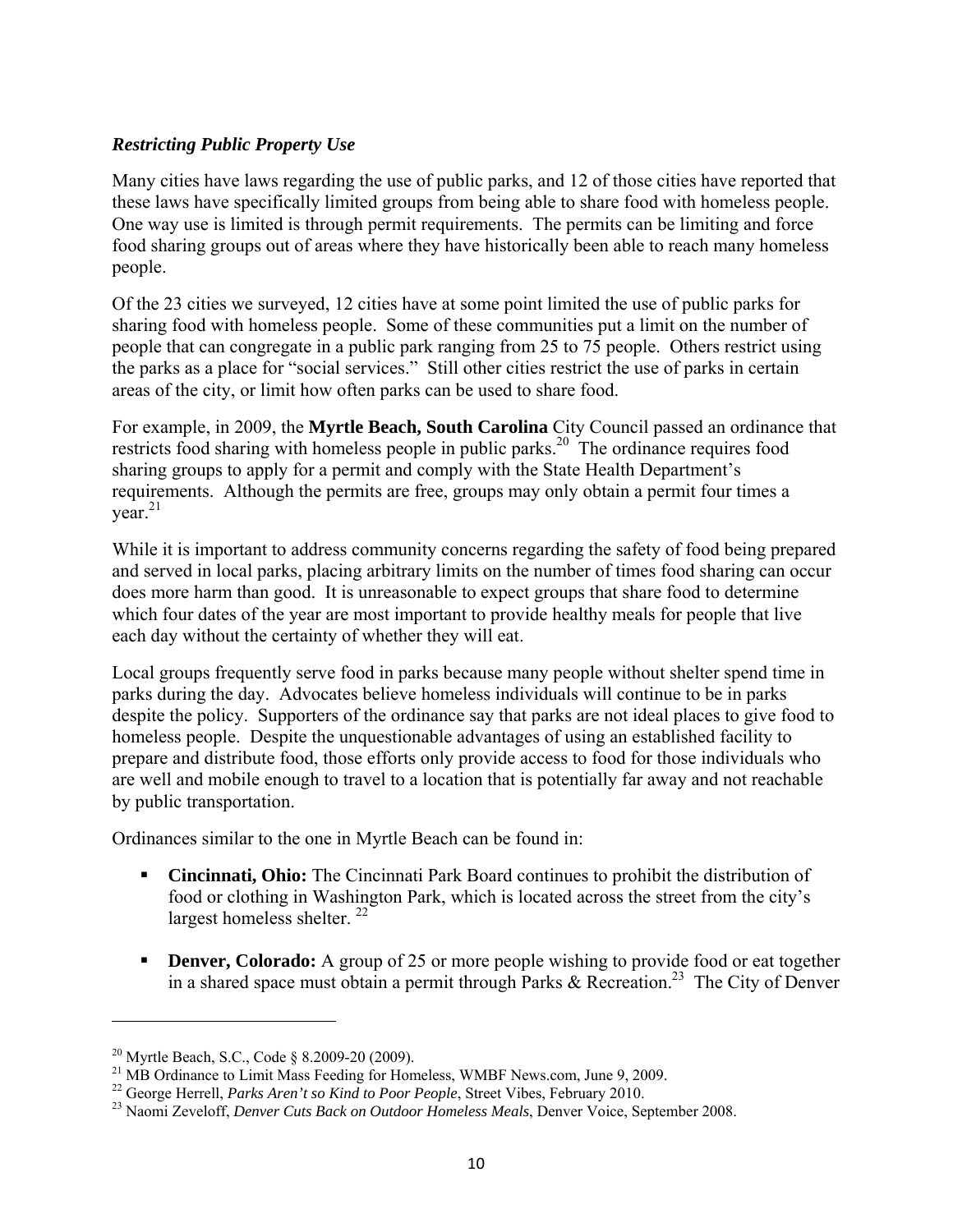created the Public Feeding Coalition, which is a group that encourages indoor feeding in an effort to reduce the number of outdoor meals given to homeless people.<sup>24</sup>

- **Fort Lauderdale, Florida:** Park regulations prohibit using any city park for "social" service purposes" without written authorization from the city.<sup>25</sup> The regulations define social services as providing "food, clothing, shelter or medical care to persons in order to meet their physical needs.<sup>326</sup> In 2007, Fort Lauderdale police threatened Food Not Bombs to stop serving their meals in the park but no action was taken.<sup>27</sup> The Fort Lauderdale City Commission Task Force was created in 2009 to establish a fixed location for groups to serve food to homeless people. In June 2010, an indoor location was selected and city officials are determining the services they will provide at the new location $^{28}$
- **Las Vegas, Nevada:** On July 19, 2006, the City Council voted to approve an amendment to an existing ordinance that bans "the providing of food or meals to the indigent for free or for a nominal fee" in the city parks. A separate Las Vegas ordinance requires a park permit for gatherings of 25 or more in a city park.<sup>29</sup> In August 2007, a federal district court found the ordinance banning serving meals to "indigent" unconstitutional, but in the same decision upheld the ordinance containing the park permit requirement.<sup>30</sup> In June 2010, the city and advocates reached an agreement when the city modified the law so gatherings of less than 75 people would not need a permit. $31$
- **San Juan, Puerto Rico:** In November 2009, Mayor Jorge Santini announced a new pilot program to restrict food and other services provided to homeless people in Río Piedras, an important sector of San Juan, to a single square, Plaza López Sicardó. Plaza López Sicardó is on the outskirts of Río Piedras, making it difficult for many homeless people to travel there  $32$
- **Sarasota, Florida**: The City of Sarasota requires any group planning a gathering of 75 or more people in a park to obtain a permit. The law further states that the city manger can,

<sup>&</sup>lt;sup>24</sup> Amelia Patterson, Food Not Bombs battles the 'inside not outside' mentality, Street Roots, July 11, 2008.

<sup>25</sup> Fort Lauderdale, Fla., Park Rules and Regs., § 2.2, *available at* http://ci.ftlaud.fl.us/life/rules.htm.<br><sup>26</sup> *Ibid.*<br><sup>27</sup> Robert Nolin, *Group Gathers to Feed Homeless in Fort Lauderdale*, Sun-Sentinel, August 4, 2007

<sup>&</sup>lt;sup>28</sup> Scott Wyman, *Lauderdale Zeroes in on Place to Feed Homeless*, Sun Sentinel, June 16, 2010<br><sup>29</sup> National Coalition for the Homeless and the National Law Center on Homelessness and Poverty, *Feeding*<br>*Intolerance:* Pro

<sup>&</sup>lt;sup>30</sup> Timothy Pratt, *Metro rethinks 'Don't feed homeless'*", Las Vegas Sun, April 14, 2009.<br><sup>31</sup> Scott Wyland, *Proposal May End Fight Between Homeless Advocates, City Las Vegas Review-Journal. June 11, 2010.* 

<sup>&</sup>lt;sup>32</sup> Email from Tim Sherwood, volunteer with the Committee for Social Justice, to The National Law Center on Homelessness and Poverty and The National Coalition for the Homeless, April 16, 2010 (On file with the National Coalition for the Homeless).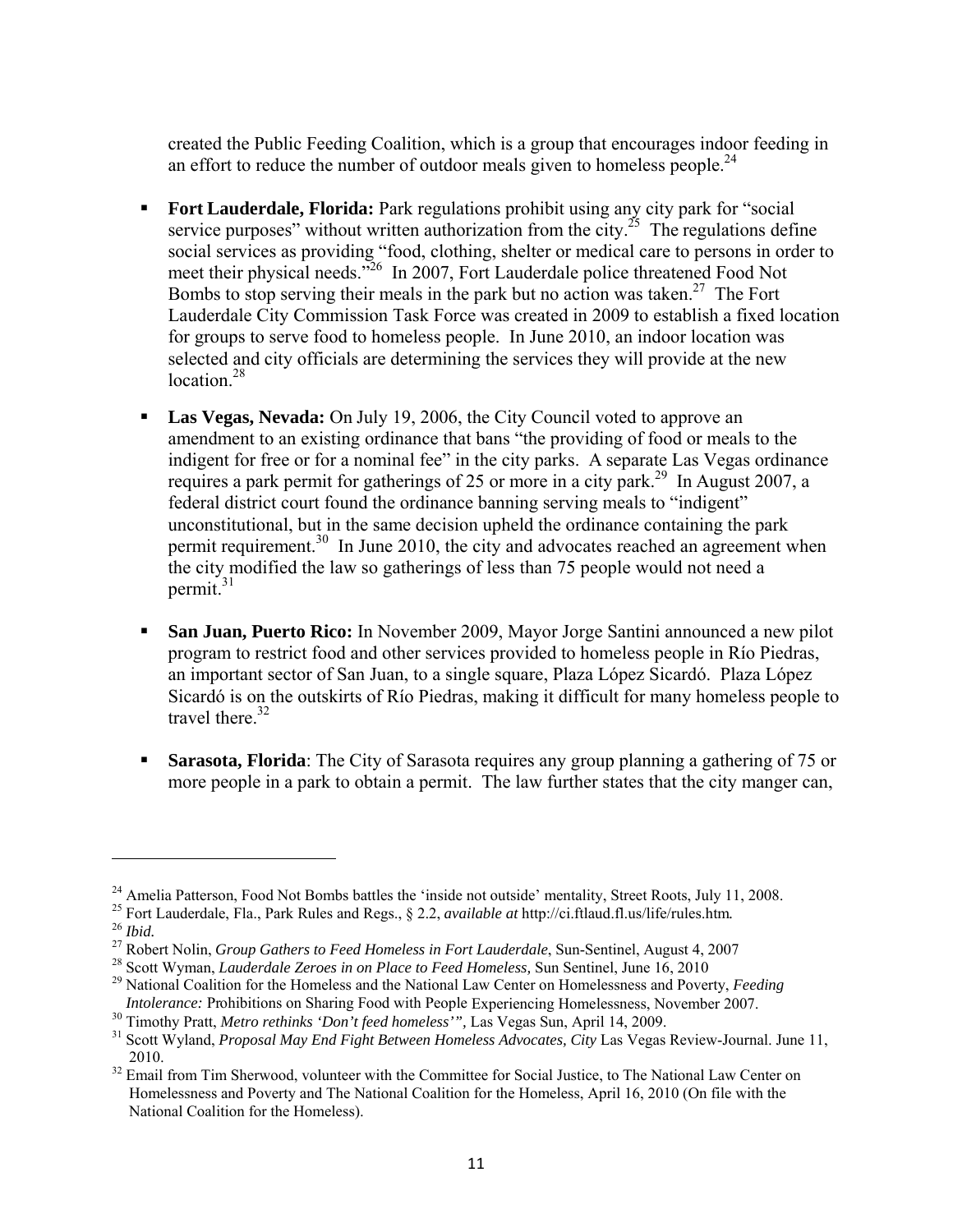at his or her discretion, move a planned gathering from a requested site to any other park in the city.  $33$ 

 **Wilmington, North Carolina:** The city continues to enforce an ordinance that prohibits the sharing of food on city streets and sidewalks.<sup>34</sup> This ordinance forces groups to seek out private property on which to conduct their food sharing activities.<sup>35</sup>

Similar ordinances have been challenged successfully in two Florida cities, including:

- **Orlando, Florida:** An ordinance that restricted sharing food was passed by the City Council in 2006. The ordinance required groups sharing food with 25 or more people to obtain a permit that was only available twice a year per park covered by the ordinance. The ordinance would have caused groups to constantly move their food sharing activities.36 After a lawsuit filed by the American Civil Liberties Union (ACLU) against the City of Orlando on behalf of food sharing groups, a federal district court found the law to be unconstitutional in October of 2008.<sup>37</sup> The city has appealed the decision and the appeal is pending.
- **West Palm Beach, Florida:** In September 2007, City Commissioners approved a ban on food sharing programs in several downtown city parks.38 Food Not Bombs filed a lawsuit challenging the ordinance and the city agreed to rescind the ordinance in 2009 with the goal of working with Food Not Bombs to determine an alternative location. At the time of this publication, the City of West Palm Beach was still working toward reaching an agreement with Food Not Bombs.39

While homelessness persists in both urban and rural communities, there are notable differences. In urban areas it is more common for homeless individuals to be in highly trafficked locations of the city. Although the majority of places that have created food sharing restrictions are larger cities where many more homeless people are often seen on the streets, this issue has also reached some rural communities. One example is in Sultan, Washington where one person trying to share food came across opposition.

In **Sultan, Washington**, a small city in rural Washington, Donna Rice had been serving food to about 12-18 homeless people in a city park each week when she received a call in early April 2010, from Sultan Mayor Carolyn Eslick. During their conversation, Rice was told she would be

<sup>33</sup> Sarasota, Fla., Code ch. 2, art. II §§ 22-22, 22-23 (2007).

<sup>34</sup> Wilmington, N.C., Code ch. 11, art. III, § 11-47 (2007).

<sup>&</sup>lt;sup>35</sup> E-mail from Anita Oldham, Housing Development Manager, Southeastern Center for Mental Health, Wilmington, N.C., to National Law Center on Homelessness & Poverty (Sept. 6, 2007) (on file with National Law Center on <sup>36</sup> Whitney Hamrick, *Homelessness to Rise as the Economy Sinks*, Central Florida Future, December 1, 2008<br><sup>37</sup> ACLU Florida Chapter, *Federal Judge Stinkes Down Orlando Homeless Feeding Ban*<br><sup>38</sup> Mark Hollis, *Feeding O* 

Sentinel, February 11, 2008.

<sup>&</sup>lt;sup>39</sup> Tony Doris, Last-minute tiff erupts in West Palm Beach homeless deal, PalmBeachPost.com, December 17, 2008.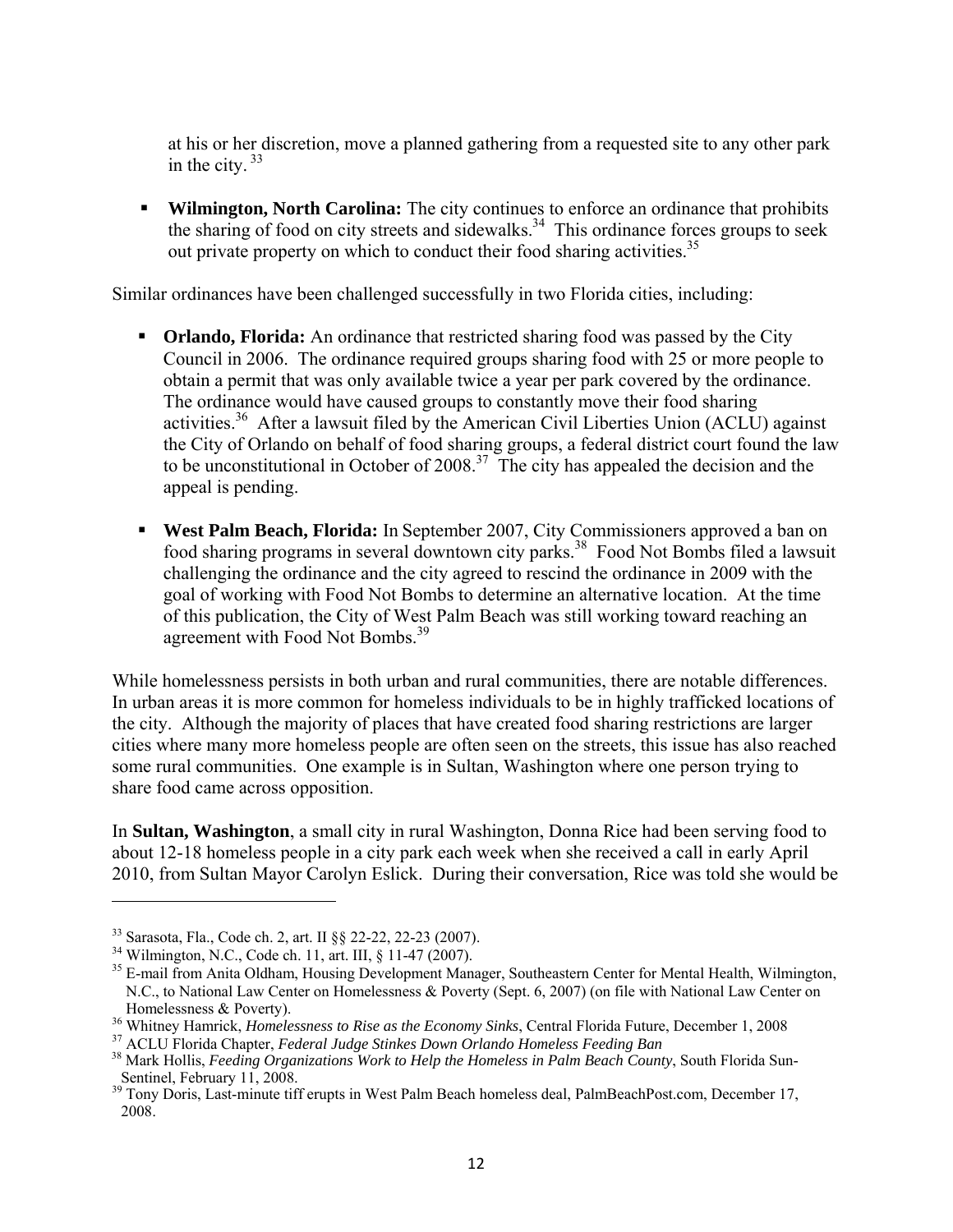required to pay for the use of a park picnic shelter and prepare the food in a licensed kitchen if she continued to serve food each week.<sup>40</sup> City leaders have said that visible homelessness is hurting tourism and business in the town. Sultan homeless advocates worry about the availability of services for homeless people in this rural setting. A lack of resources in the rural town means homeless individuals are less likely to have access to shelters and soup kitchens. Rice moved her location to a church downtown and continues to serve food.<sup>41</sup>

As seen in Sultan, city leadership can play a significant role in enacting food sharing restrictions. However, examples exist of leadership in other communities that recognize the importance of access to healthy food for homeless people and protect food sharing programs.

In early 2010, some residents from **Little Rock, Arkansas,** became increasingly concerned about a group serving food to homeless people at Riverfront Park. The group, From His Throne Ministries did not feel as though the food sharing program posed a problem to the park or its visitors. However, local advocates claimed that the real problem was visitors to the park feeling threatened by large groups of homeless individuals.<sup>42</sup> The City Director asked that the city attorney write an ordinance restricting the group's ability to share food in the public park, but the mayor of Little Rock avidly supports the current park location, unless an alternative suitable location is found. He stated that although it is not the ideal location to serve homeless people, several well-intended groups have used the park for years, and he will continue to support their work unless a new site is found.<sup>43</sup>

#### *Limitations on the Number of People Served*

Typically, food sharing activities that occur outside in public spaces are those being restricted. However in Gainesville, Florida, the simple act of providing any food to a homeless person is under attack.

Early in 2010, the city of **Gainesville, Florida,** started enforcing a rule that limits the number of meals that soup kitchens may serve to 130 meals per day.<sup>44</sup> Ministers, politicians, and community activists have called for an end to the limit because they strongly believe it violates the First Amendment.<sup>45</sup> The City Planning Board proposed to remove the limit for ten Federal holidays, but city commissioners approved having the limit in effect for all but three days of the year: Thanksgiving, Christmas, and a holiday chosen by the soup kitchen.<sup>46</sup> Homeowners and businesses in the area say that the presence of homeless people causes their businesses to

<sup>&</sup>lt;sup>40</sup> Lynn Thompson, *In rural Sultan, a crackdown on the homeless*, The Seattle Times, April 4, 2010.<br><sup>41</sup> Ibid

<sup>&</sup>lt;sup>42</sup> Email from Bob Advocate Volunteer to Michael Stoops, National Coalition for the Homeless on January 22, 2010

<sup>(</sup>on record at NCH). 43 *Message from the Mayor* in an email from Bob Advocate Volunteer to Michael Stoops, National Coalition for the Homeless on January 31, 2010 (on record at NCH).<br><sup>44</sup> Gainesville, Fla., Code A6 § 30-11.<br><sup>45</sup> Cindy Swirko, *City's Meal Limit for Homeless Protested*, The Gainesville Sun, February 14, 2010.

<sup>&</sup>lt;sup>46</sup> Chad Smith, *City Votes to Lift Meal Limit at Shelters for Three Holidays*, The Gainesville Sun, February 19, 2010.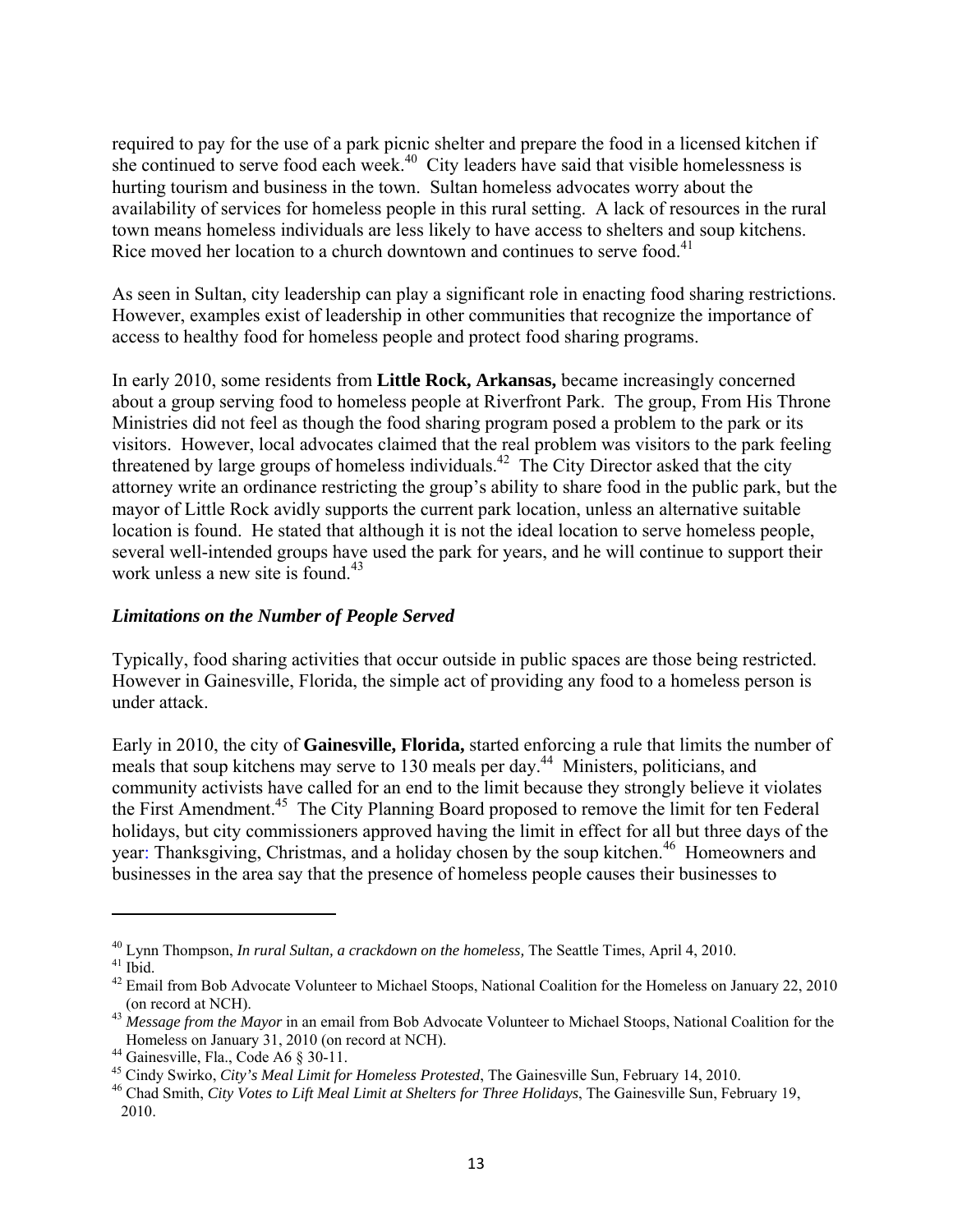suffer.<sup>47</sup> They have encouraged the city to retain the meal limit because it limits the concentration of homeless individuals in downtown areas. The idea behind the meal limit was to spread food sharing sites around town instead of using one area of the city. Homeless advocates claim the limit causes increased panhandling, and actually encourages more people to come to the downtown area in an effort to arrive early for a meal.

#### *Zoning Restrictions*

As discussed in the Gainesville, Florida example, food sharing is not only being challenged in public spaces, but also on private land. In Phoenix, Arizona and San Diego, California two churches sharing food on their own private properties have been targets of zoning restrictions.

Early in 2009, residents of a **Phoenix, Arizona** neighborhood asked that a Saturday food sharing program for homeless individuals be moved from its location outside CrossRoads United Methodist Church.<sup>48</sup> Usually, crowds of homeless people would gather at picnic tables and listen to sermons while settling in for breakfast. City officials responded to the request by halting the breakfast, and saying that it violated zoning laws. In November 2009, the City's Zoning Hearing Officer ruled in favor of the city, saying that the church had created a "charity dining hall" in a residential area in violation of the zoning law. CrossRoads appealed the decision to the Phoenix Board of Adjustment in January 2010, and the decision was affirmed. The church filed a lawsuit in federal court claiming that the city's restrictions violate its First Amendment right to freely exercise its religious beliefs, the Religious Land Use and Institutionalized Persons Act, and the Arizona Religious Freedom Act.<sup>49</sup> CrossRoads and the city reached an agreement, in June 2010, that will end the court battle. The church agreed to drop its lawsuit against the city and will move their weekly breakfast inside the church.<sup>50</sup>

In April 2008, a church in **San Diego, California** prevailed in a lawsuit against the city. The zoning department had attempted to prohibit the church from serving a weekly meal to community members, many of them homeless.<sup>51</sup> Attorney Scott Dreher successfully defended the church's First Amendment right to practice its religion. The weekly meal takes place on church property, in the church social hall, and serves 150 to 200 people each week. This aspect of the church's ministry has been in place for approximately 15 years.<sup>52</sup>

<sup>&</sup>lt;sup>47</sup> Jenna Davis, *Meals for Needy Irk Church's Neighbors*, The Arizona Republic, July 31, 2009.<br><sup>48</sup> Javier Soto and Catherine Holland, *Judge says Phoenix church cannot feed homeless*, AZFamily.com, November 10, 2009. 49 Complaint at 2, *CrossRoads United Methodist Church v. City of Phoenix*, Docket No. 2:10-CV-00085 (D. Ariz.

Jan. 14, 2010). 50 Sadie Jo Smokey, *Phoenix church, city settle case over pancake service to homeless*, AZCentral.com, June 18, 2010, *available at http://www.azcentral.com/news/articles/2010/06/17/20100617phoenix-church-pancakehomeless-settlement.html* 51 Ronald Powell, *City to allow food-for-needy program*, Union-Tribune, April 22, 2008.

<sup>&</sup>lt;sup>52</sup> Email from Pastor April Herron, Pacific Beach United Methodist Church, to NCH. (On file at NCH).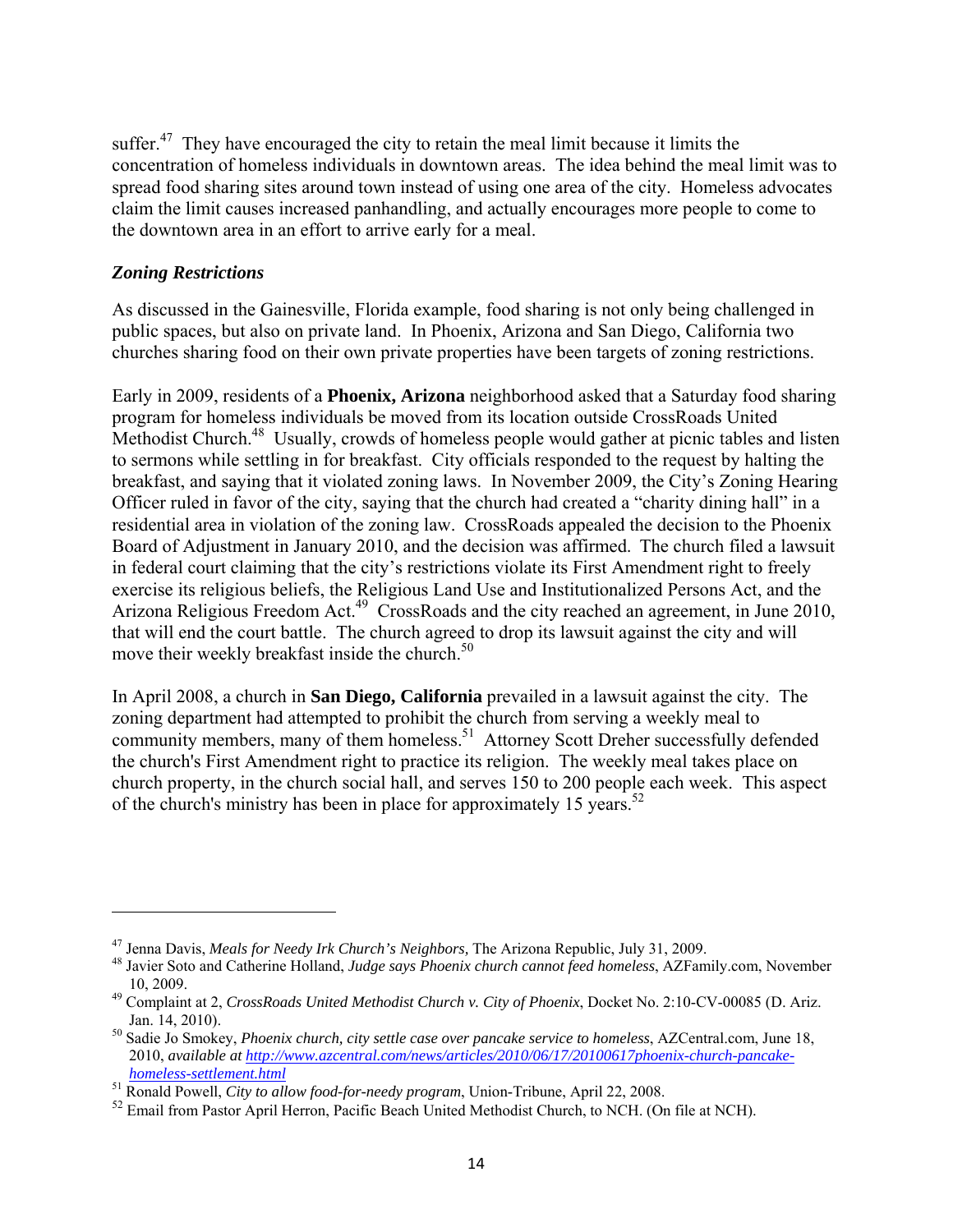#### *Police Harassment*

**Huntington, New York** is one of four locations where Food Not Bombs continues to distribute food on Long Island. In 2008, police threatened to shut down the Huntington site. Police detained volunteers in handcuffs for approximately three hours before charging one of them with peddling. Because peddling refers to the sale of goods, and food was being distributed free of charge, peddling law used to charge the volunteer was not applicable. When Food Not Bombs rallied their supporters to write letters and call the City of Huntington and the Suffolk County Police Department, over 3,000 people expressed their objection to the decision. The Suffolk Police

*Over 3,000 Food Not Bombs supporters expressed their objection when police charged a volunteer with peddling.*

dropped the charges and issued a letter of apology to Food Not Bombs. The letter stated that it was a mistake to charge the volunteers for peddling, and that the entire situation was based on a misunderstanding. In the letter, the police department agreed to stop sending a police car to food sharing sites, a request made by Food Not Bombs. Police cars were absent for about a month before appearing at food sharing sites, once again, parked across the street and frequently shining a spotlight on food sharing operations. Food Not Bombs volunteers consider this an intimidation tactic. Between November 2009 and March 2010, police officers visited Food Not Bombs' Farmingville food share site with regularity. Each week they would enforce new requirements that included prohibiting Food Not Bombs from using area trash receptacles, and forcing them to relocate a certain distance off the road so that they wouldn't be in sight of community members<sup>53</sup>

#### *Food Safety Restrictions*

When discussing food sharing restrictions, NCH and the Law Center acknowledge that some ordinances are created to ensure the safety of the food shared with homeless individuals. This is a noble goal. Concerns arise, however, when the restrictions and ordinances focus on limiting or denying the ability to share food and meet the needs of a community with very low food access. Another concern is when restrictions come out of NIMBY attitudes.

Members of Food Not Bombs in **Middletown, Connecticut** were stopped from distributing food on a local street on several different occasions during 2009. In one instance, two Food Not Bombs volunteers were arrested. The Middletown Health Department issued a cease-and-desist order to the group under the public health code.<sup>54</sup> In addition to Food Not Bombs, the St. Vincent DePaul's Place soup kitchen was cited for serving food not prepared in a licensed kitchen. Although the law excluded charities selling food from health code restrictions, groups that were giving food out for free were required to prepare food in an inspected and licensed facility. The group appealed the order to the State Health Department, and filed a federal lawsuit against the city and the state on First Amendment grounds in the spring of 2009.<sup>55</sup> The suit was dropped due to a change in a state law that protected the activities of groups serving food to

 $^{53}$  Telephone interview with Jon Spetanian, Volunteer, Long Island Food Not Bombs, (April 29, 2010).<br><sup>54</sup> Email from Meghan Quinn, Volunteer with Food Not Bombs, to NCH, April 30, 2010 (On file at NCH).

<sup>55</sup> *Ibid.*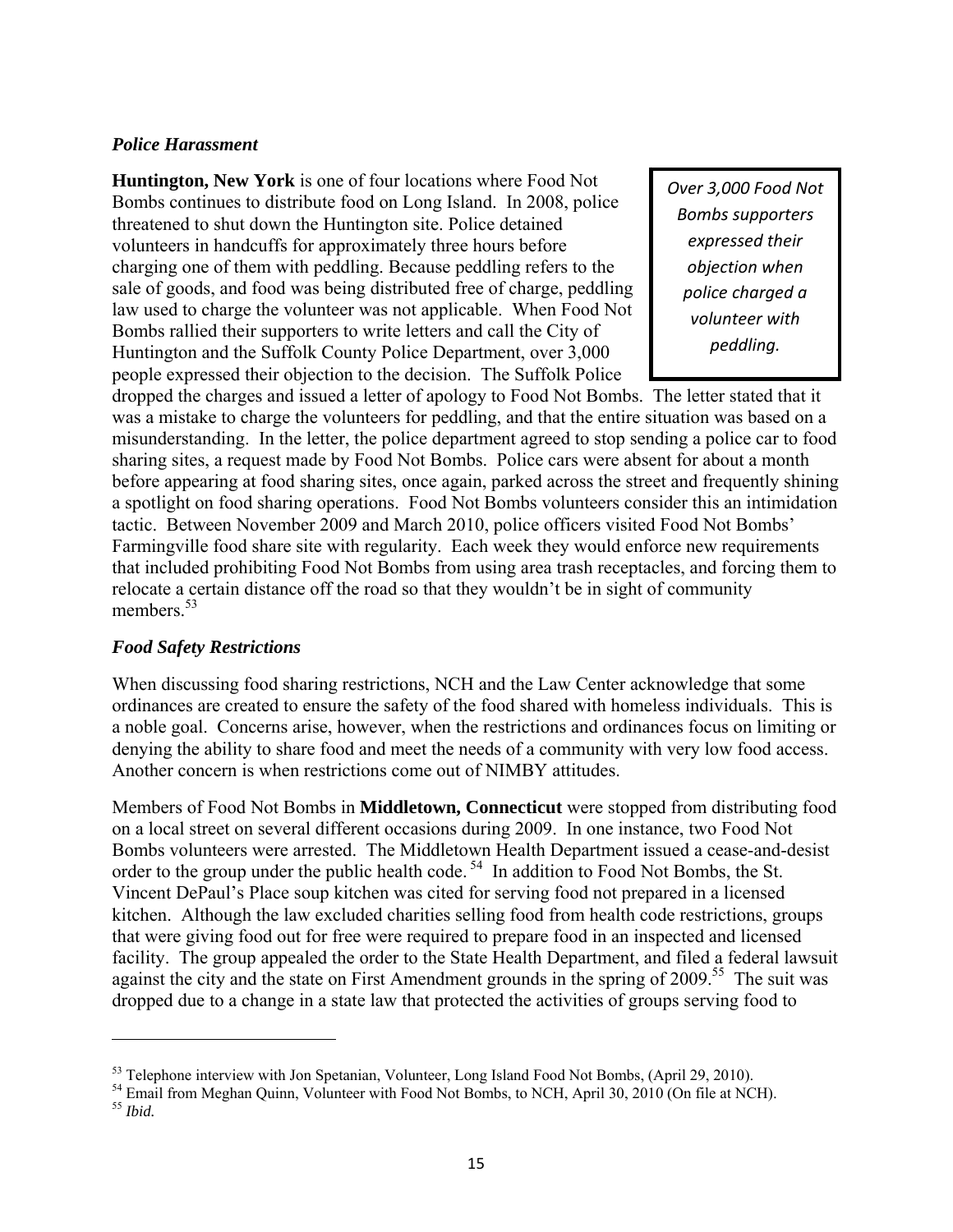homeless people. The amendment now allows food cooked in private kitchens to be shared with the community. In 2010, the Food Not Bombs group has been able to continue serving its regular meal on Main Street without police interruption. 56

Three other cities have also addressed food sharing with homeless people in light of food safety concerns.

- **Atlanta, Georgia:** Mayor Shirley Franklin issued an "executive order", in 2003, which declared that serving food to homeless people outside of officially designated locations was not to be permitted. No new ordinance was created, but the order instigated the enforcement of existing health code ordinances to stop food sharing activities in the downtown areas <sup>57</sup>
- **Miami, Florida:** The City Commission began considering an ordinance, in early 2010, that would prohibit unauthorized people and groups from distributing meals to homeless people in downtown areas. The ordinance would require that anyone who wishes to share food with homeless persons must receive formal training first. Other requirements include providing a portable restroom and having an on-site sink.<sup>58</sup> To date, the ordinance has not been adopted.<sup>59</sup>
- **Nashville, Tennessee:** At least six different street food sharing groups were stopped because they did not fulfill a city health code requirement in 2007. The Metro Public Health Department was responding to complaints, and cited unsanitary conditions as the reason for the stopping the programs. One of the groups has found a licensed kitchen where they can prepare food, and other groups have continued to serve food to homeless persons under the bridge despite the earlier problems.<sup>60</sup>

Sometimes when cities impose restrictions on food sharing activities, it is clear that groups that share food are being targeted. Other times, local advocates, food sharing groups and city officials disagree on the best way to coordinate food sharing in a manner that addresses all concerns. For example, in 2007, **Cleveland, Ohio** city officials stopped the local Food Not Bombs group from sharing food with homeless people at Public Square, a meal distribution site that had been used by the group for ten years.<sup>61</sup> Both the city and some local advocates felt that the current system did not work because there was a lot of food waste, trash, no bathrooms, and inconsistent food access. Meetings between the City of Cleveland and the 13 religious and civic organizations were held to coordinate food sharing groups. The meetings led to the relocation

<sup>&</sup>lt;sup>56</sup> *Ibid.*<br><sup>57</sup> Email from Anita Beaty, Executive Director at Metro Atlanta Task Force for the Homeless, to NCH, June 20, 2010 (On file at NCH)

<sup>58</sup> Kyle Munzenrieder, Miami's Proposed Solution to Homelessness: T*reat Them Like Pigeons and Make it Illegal to Feed Them*, Miami New Times, February 24, 2010.<br><sup>59</sup> Email from Rita Clark, Policy Director at Miami Coalition for the Homeless, Inc, to NCH, May 7, 2010 (On file

at NCH).<br><sup>60</sup> Steve Samra, *Homeless People Deserve Safe Food*, Too, The Contributer, December 2007.

<sup>&</sup>lt;sup>61</sup> Stan Donaldson, *Food-for-poor program moved from Public Square*, Cleveland Plain Dealer, December 2, 2007.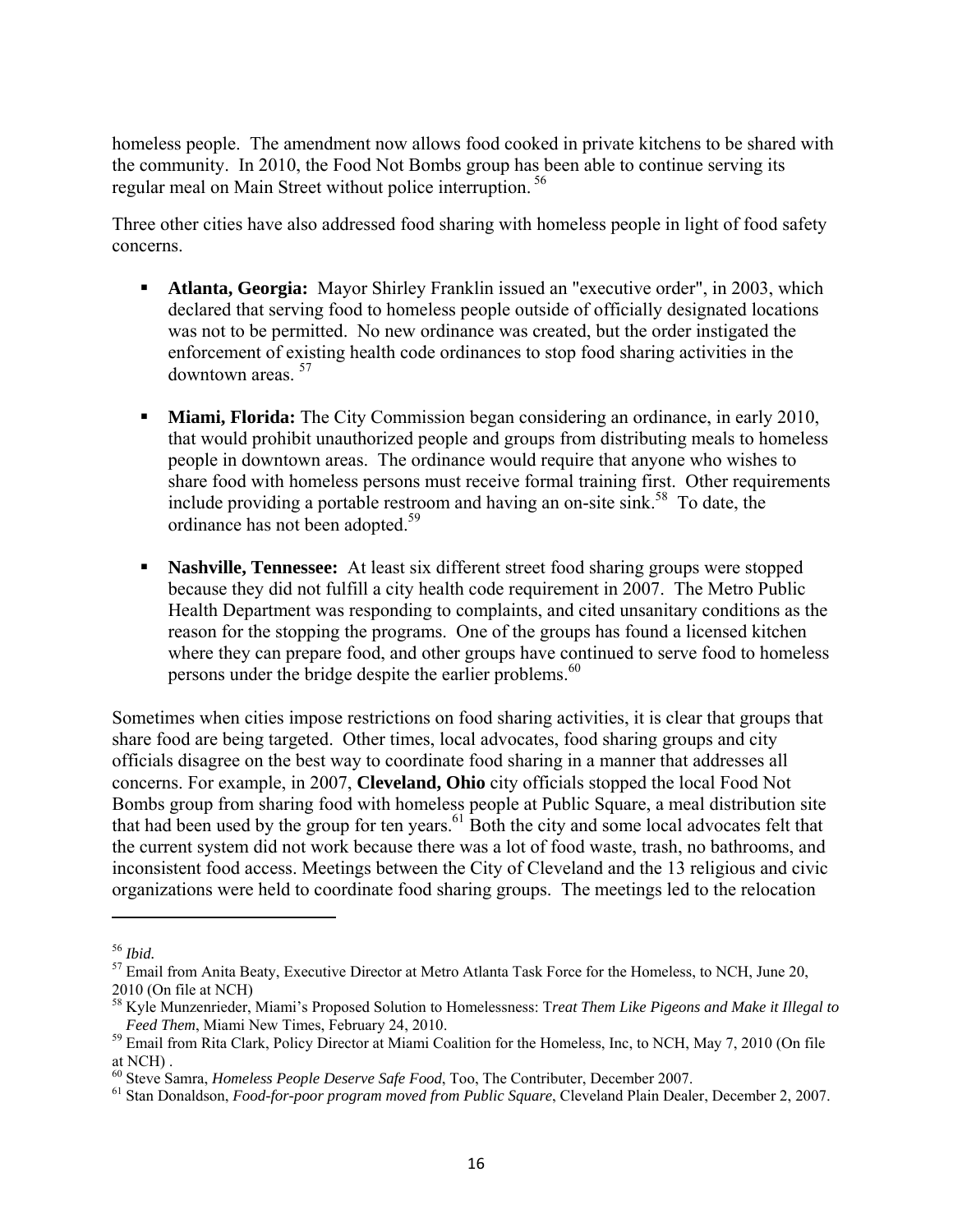from Public Square to a parking lot behind the Mental Health Services, 18 blocks away, where participants could also use the bathroom. The City of Cleveland agreed to pay for additional trash pick up and security for the parking lot. As long as groups sign an agreement with the city to clean up they would be able to serve freely in the parking lot, but would need to obtain a permit if they wanted to serve in Public Square. Cleveland Food Not Bombs believes food sharing should continue in Public Square and their volunteers continue to serve meals there.

Regardless of the policies or tactics used, when cities use restrictions to limit the number of people that can be served by food sharing groups, or move homeless people to certain areas of the city where they might be less visible to downtown business patrons, the problem of homelessness is not being addressed. Cities should take steps to identify both the number of people experiencing homelessness in their communities and the root causes of homelessness. This knowledge would enable cities to provide the necessary services to effectively address homelessness. A more constructive approach includes ensuring access to affordable housing, living wage jobs, healthcare, and social services.

# **The Right to Food**

Food sharing restrictions also raise human rights concerns. The right to food is an internationally recognized human right. This basic human right has been explicitly addressed in over 120 instruments of international law since 1920, including major international agreements such as:

- The International Convention on Economic, Social and Cultural Rights (ICESCR)
- **The Universal Declaration of Human Rights (UDHR)**<sup>62</sup>
- $\blacksquare$  The Convention on the Rights of the Child<sup>63</sup>
- The Convention on the Elimination of all Forms of Discrimination against Women<sup>64</sup>

The case of Serac v. Nigeria is representative of several regional human rights organizations' recognition of the right to food. In a case brought before the African Commission on Human and People's Rights, the Nigerian government was found liable for violating the right to food for using the military to destroy crops and kill farm animals in an effort to displace a population. A similar case was brought before the Inter-American Commission on Human Rights, and the International Court of Justice has recognized the right in an advisory opinion. $65$ 

*"The right to adequate food is indivisibly linked to the inherent dignity of the human person."*

<sup>62</sup> Laura Niada, *Hunger and International Law*, 22 Conn. J. Int'l. L. 131, at 166. 63 Document A/RES/44/25 (12 December 1989) Article 24.

<sup>&</sup>lt;sup>64</sup> GA res. 34/180, 34 UN GAOR Supp. (No. 46) at 193, UN Doc. A/34/46; 1249 UNTS 13; 19 ILM 33 (1980)

<sup>65</sup> See Serac v. Nigeria, ACHPR/COMM/A044/1 (27 May 2002); Indigenous Community Yakye Axa v. Paraguay (28 September 2006), available at: http://www.escr-net.org/caselaw/caselaw\_show.htm?doc\_id=405985; Legal Consequences of a Wall in the Occupied Palestinian Territory (9 July 2004), available at: http://www.icjcij.org/docket/index.php?pr=71&p1=3&p2=1&case=131&p3=6.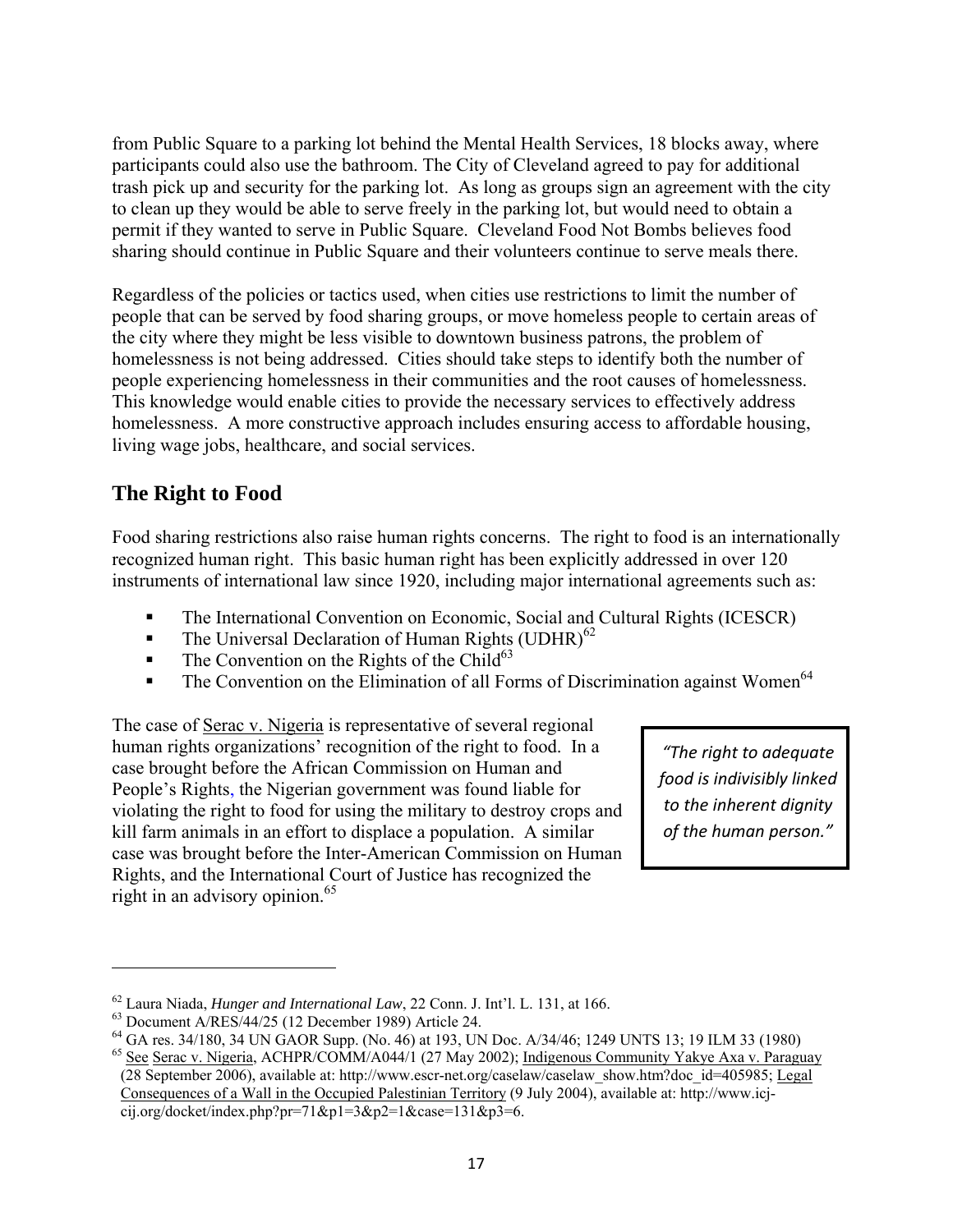The right to food has also been included in the domestic constitutions of 22 nations.<sup>66</sup> Under the ICESCR, state parties recognize "the right of everyone to an adequate standard of living for himself and his family, including adequate food...and the fundamental right of everyone to be free from hunger."67 The Committee on Economic Social and Cultural Rights further clarified the meaning of the right to food by explaining that "the right to adequate food is indivisibly linked to the inherent dignity of the human person" and noted that the root of hunger issues is simply lack of access to food rather than lack of food itself.<sup>68</sup> The Committee also explains that states have an obligation to respect, protect and fulfill these rights. For the right to food this means a state: must not take action resulting in preventing access to food, must ensure that enterprises or individuals do not deprive someone of their access to food and must take proactive action to increase access to food.<sup>69</sup>

Since the time of President Franklin Delano Roosevelt's proclamation of the "Second Bill of Rights" in 1944, the U.S. has recognized that freedom from hunger is part of our national commitment to economic equality and safety. Although the United States has not ratified the ICESCR, and is thus not bound by it, it is a party to the Universal Declaration of Human Rights and has taken steps toward fulfilling the right to food through federal nutrition programs such as the Supplemental Nutrition Assistance Program (SNAP) and the Women, Infants & Children (WIC) program. These programs provide monthly benefits and food vouchers, respectively, to increase the amount of healthy food that people are able to purchase. Despite this demonstrated recognition of the right to food, laws regulating sharing food with homeless people exist throughout the nation. As an independent expert appointed by the UN to examine the situation on the right to food in the various countries, the United Nations Special Rapporteur on the Right to Food has stated that a nation must refrain from taking "actions that result in increasing levels of hunger, food insecurity and malnutrition."70 Food sharing restrictions deny people experiencing homelessness this basic human right. Placing restrictions on sharing food is in direct opposition to the human right to food.

Food sharing restrictions violate the obligation of respecting and protecting the right to food. Limiting the areas of the city in which food can be shared, how many people may be served, and requiring that groups obtain a permit to share food actively prevents people from providing food to homeless people, and limits or eradicates access to nutritious food. Food sharing restrictions are in violation of international human rights norms.

<sup>66</sup> Food and Agriculture Organization of the United Nations, Fact Sheet, *available at*  http://www.fao.org/WorldFoodSummit/english/fsheets/food.pdf. The nations include Bolivia, Brazil, Colombia, Cuba, Dominican Republic, Ecuador, Guatemala, Haiti, Nicaragua, Paraguay, Congo, Ethiopia, Malawi, Nigeria, South Africa, Uganda, Ukraine, Bangladesh, India, Iran, Islamic Rep., Pakistan, and Sri Lanka.

<sup>67</sup> International Convention on Economic Social and Cultural Rights, GA res. 2200A (XXI) (3 Jan 1976), Article 11. <sup>68</sup> *Substantive Issues Arising in the Implementation of the International Convention on Economic, Social and* 

*Cultural Rights: General Comment 12*, Committee on Economic, Social and Cultural RightsE/C.12/1999/5 12 May  $1999.$ <sup>69</sup> Ibid.

<sup>&</sup>lt;sup>70</sup> United Nations Special Rapporteur on the Right to Food, www.righttofood.org <http://www.righttofood.org/>.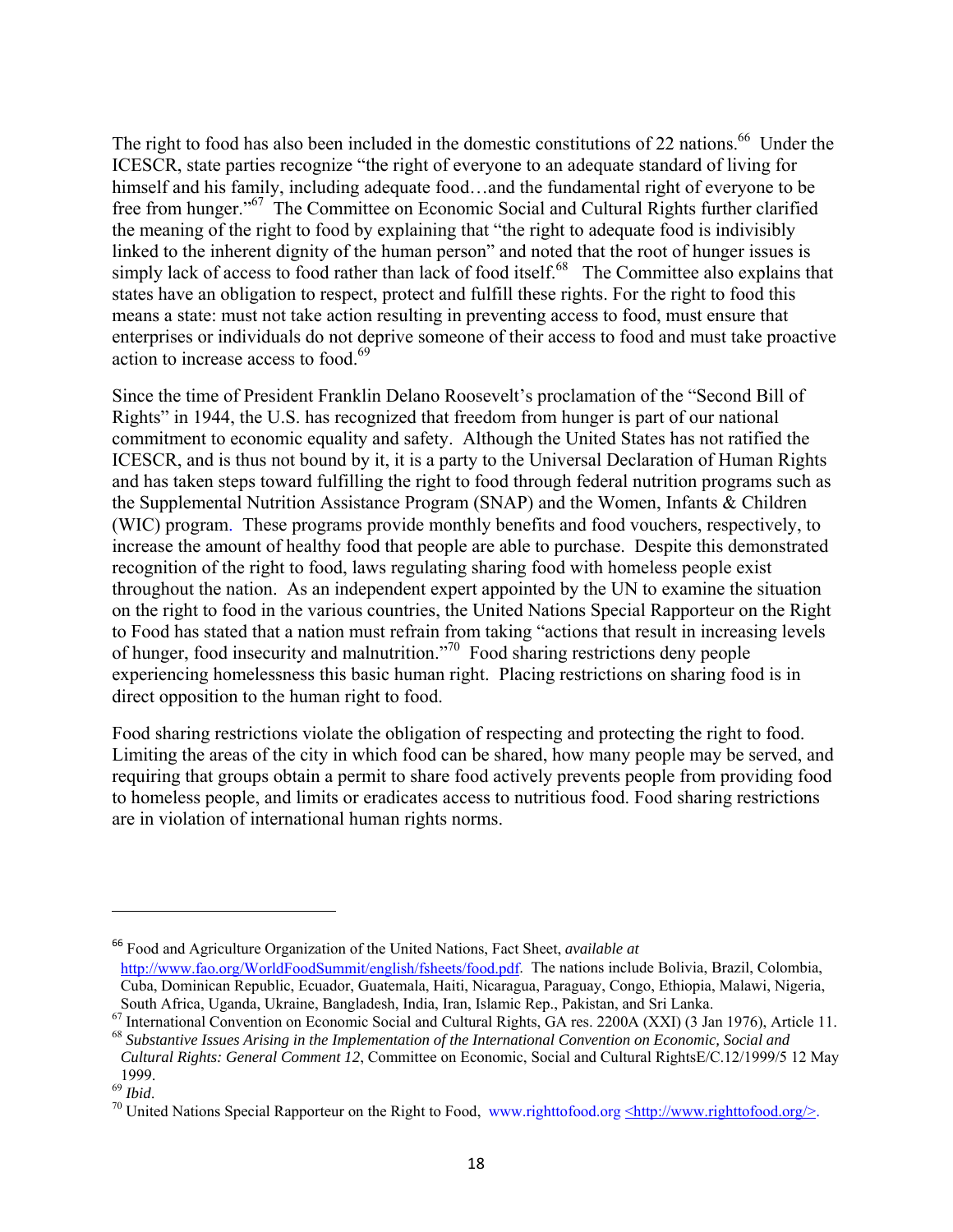# **Alternatives to Food Sharing Restrictions**

Despite the prevalence of cities with food sharing restrictions that hinder access to food for individuals experiencing homelessness, there are many examples of positive ways hunger is being addressed in communities around the country. These examples include the expansion of existing federal nutrition programs, innovative new programs and collaboration between cities and local service providers. Each makes an important contribution to the effort of combating hunger among homeless persons.

#### *Cities and Providers Working Collaboratively*

When cities work collaboratively with local service providers and food sharing groups, the problems of homelessness and hunger can be more effectively addressed.

For example, in 2007, officials in **Fort Myers, Florida** abandoned plans to limit food sharing with homeless persons in city parks in response to public outcry. The proposed ordinance would have prohibited the distribution of food in city parks to groups of ten or more people without a permit and would have limited groups to only two approved gatherings per year. NCH and the Law Center both communicated with the city attorney's office and testified before the city council along with local providers and advocates to oppose the proposed ordinance. The negative public response, and a subsequent initiative by a City Council member and local homeless service providers to find an alternative solution, led the City Council to reject the proposed ordinance. The City Council also promised to work with homeless service providers to achieve better solutions. The City of Ft. Myers now has a Hunger Task Force, which brings together the agencies who supply food and provide meals to people experiencing hunger in their community. The development of the Hunger Task Force has strengthened local alliances and resources. An initial strategy of the Task Force was to identify alternative food distribution methods, which led to the creation of a mobile food pantry.<sup>71</sup>

**Portland, Oregon** offers another example of successful collaboration. Between 2000 and 2008, the Bridge of Fire Ministry served food and worshiped every Tuesday underneath the Burnside Bridge. In 2008, construction began around the bridge and city officials felt that it was no longer an adequate location to serve food. The City conducted meetings with community members, Bridge of Fire Ministry, and Manna/New Song Ministries to determine a new location. In March 2010, two public locations were determined and the groups have been able continue to serve weekly meals.<sup>72</sup> Pastor Chuck from Manna/New Song Ministries considered the experience working with the city to be very positive.<sup>73</sup>

In addition to city collaboration with local food sharing groups, there is hope found in the

<sup>&</sup>lt;sup>71</sup> Email from Janet Bartos, Executive Director, Lee County Homeless Coalition, Ft. Myers, Florida, to National Law Center on Homelessness and Poverty, April 20, 2010 (on file with National Law Center on Homelessness & Poverty).

<sup>&</sup>lt;sup>72</sup> Telephone interview with Sam Chase, Chairperson, Portland Continuum of Care, (March 25, 2010).<br><sup>73</sup> Telephone interview with Pastor Chuck, Manna/New Song Ministries, (May 27, 2010).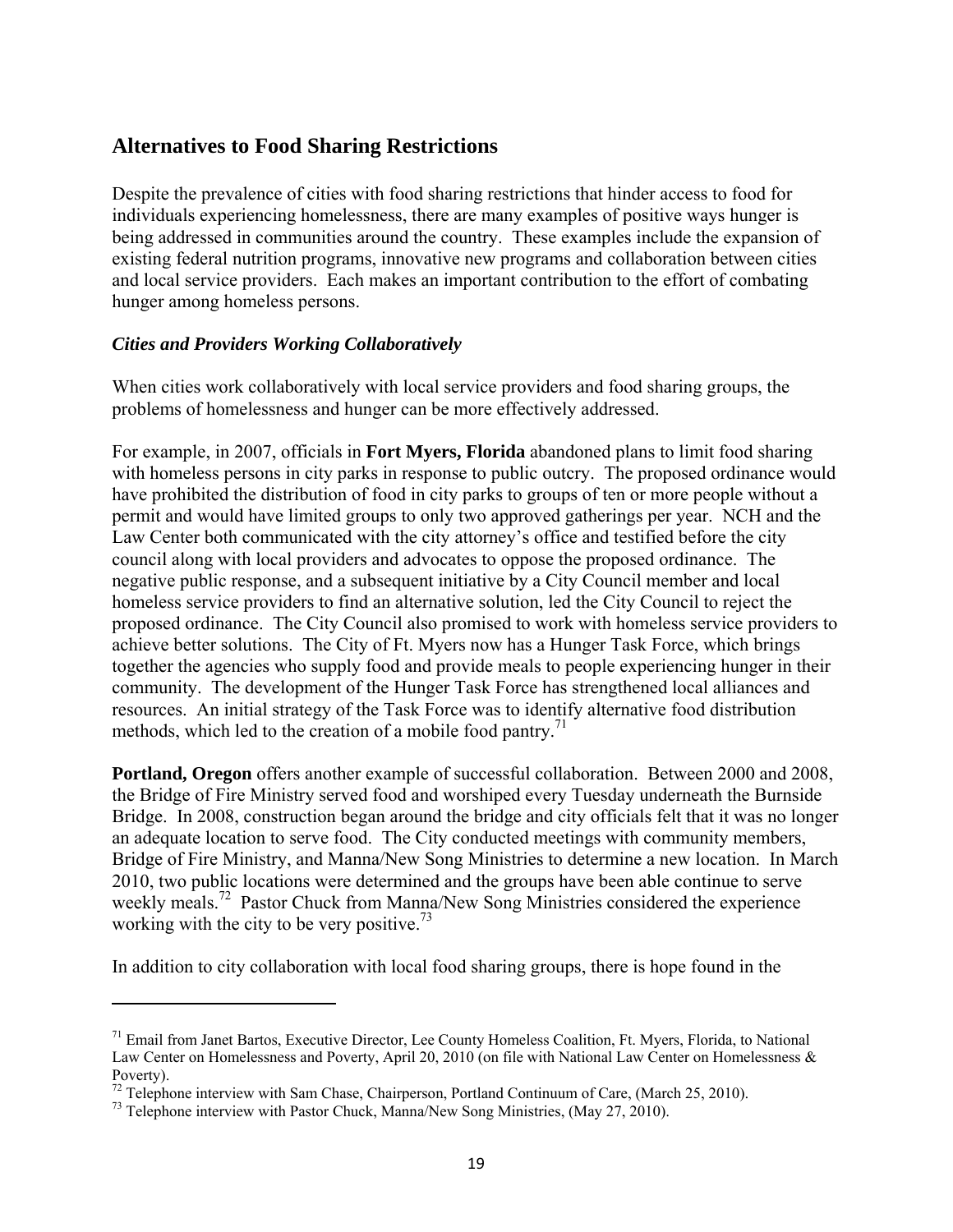innovative ways people are striving to meet the needs of homeless men, women and children in their communities. Below are examples of programs, both new and previously established, that have been identified for their innovative approach to food sharing in their communities.

#### *Swipes for the Homeless*

In universities and colleges across the country, the end of an academic term means hundreds of unused meal plan meals, each meal valued between 6-8 dollars. Jonathan Lee, while a student at UCLA in **Los Angeles, California** identified those as potential meals and snacks to be donated to people experiencing homelessness and hunger in their community. Lee recruited help and, for the past four years, UCLA students have headed up Swipes for the Homeless, a quarterly program that collects hundreds of donated meal card swipes from their peers. In 2010, the student directors partnered with the Undergraduates Students Association Council to expand the program and increase their goal to 800 donated meal swipes. The dining halls agreed to prepare up to 575 hot meals and the rest of the meal swipes will go toward snack items

*Each quarter, thousands of students' unused meal plan meals could translate into donated meals for homeless people.*

and bottled water. Student volunteers pick up the meals from the dining hall to then distribute to Los Angeles shelters, and to people living on Skid Row. In addition, Swipes for the Homeless accepts canned and nonperishable food for distribution. The program not only seeks to provide nutritious meals, but also to dispel myths about homelessness by giving UCLA students the opportunity to meet men, women, and children experiencing homelessness in their own community.<sup>74</sup> Participating students have spread word of the program to friends attending UC-Berkeley, UC-Irvine, and UC-Davis where similar programs are in the works.<sup>75</sup>

#### *First Helping*

First Helping, a program of the DC Central Kitchen in **Washington, D.C.**, seeks to provide a comprehensive approach to fighting hunger and poverty. The mission of this street-level outreach program is to use food as a tool to establish trust and build relationships with homeless and low-income individuals. Their goal is to empower people to begin addressing the complex issues at the heart of the personal challenges that have led to their homelessness. Each morning a mobile outreach team provides breakfast at multiple locations in D.C. Over 180 meals are served daily and outreach workers speak to more than 250 people experiencing homelessness. Over breakfast, outreach specialists take the opportunity to build rapport, assess clients' needs and make referrals.<sup>76</sup> One place outreach workers refer individuals is the DC Central Kitchen's very own Culinary Job Training Program. This program provides both personal and professional

<sup>&</sup>lt;sup>74</sup> Katvitha Subramanian, *Swipes for the Homeless Collects Leftover Meals for Cause*, Daily Bruin, March 11, 2010, available at http://www.dailybruin.com/articles/2010/3/11/swipes-homeless-collects-leftover-student-meals

<sup>&</sup>lt;sup>75</sup> Telephone interview with Jonathan Lee, Founder, Swipes for the Homeless, April 29,2010.<br><sup>76</sup> DC Central Kitchen, *First Helping, available at* http://www.dccentralkitchen.org/firsthelping.php.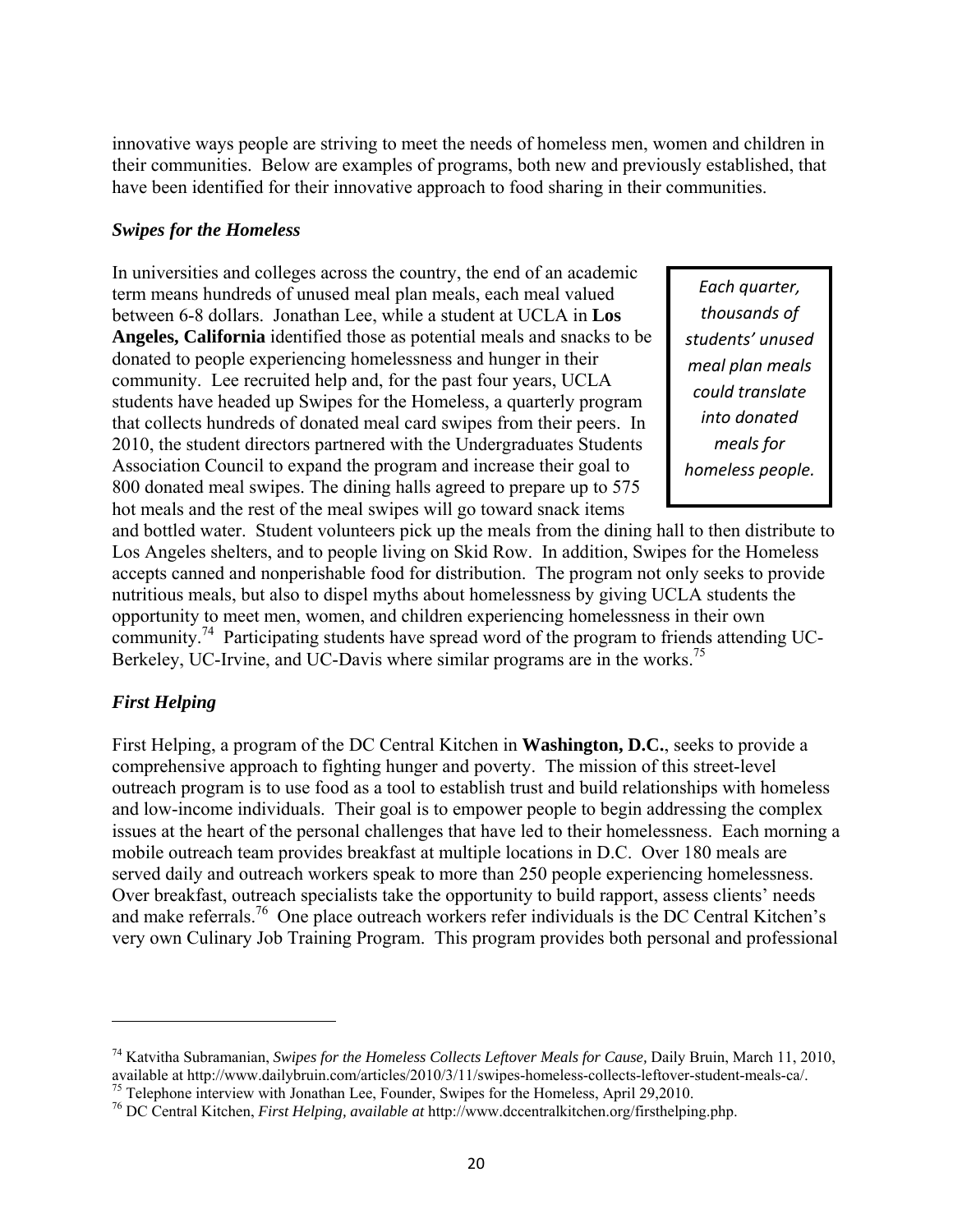growth, preparing unemployed, underemployed, formerly incarcerated, and homeless individuals for careers in the foodservice industry.77

#### *Free Farm*

Thanks to months of hard work done by dedicated volunteers, a vacant, overgrown lot in **San Francisco, California,** has been transformed into an urban farm that will provide free food to those who need it.<sup>78</sup> Pastor Megan Rohrer, Executive Director of the Welcome Ministry, had been sharing meals with homeless people when she decided she wanted to grow food for the same purpose. The St. Paulus Lutheran Church was willing to offer an empty lot it owned to her and dedicated volunteers to start a garden. Meanwhile Tree, a long time food-justice advocate, community gardener and founder of the Mission District's Free Farm Stand, was looking for a place to grow more produce to supply the farm stand. A collaborative



relationship was formed, uniting Megan's church connections and Tree's gardening expertise. With that, the Free Farm was born. In early 2010, volunteers planted the seeds that will translate into a harvest to share. The fresh produce will be used for twice-weekly meals for people experiencing homelessness that are organized by the Welcome Ministry. The excess produce will supply the Free Farmstand.<sup>79</sup> Meals at Welcome are considered community-building experiences. There are no lines; food is served restaurant style and volunteers eat with guests.<sup>80</sup>

#### *St. Louis Bread Company Cares Café/Panera Cares Café*

In metropolitan **St. Louis, Missouri** former Panera Bread CEO Ron Shaich converted a Paneraowned restaurant into a non-profit called the St. Louis Bread Company Cares Café. Instead of having cashiers that take customers' money, they hand each customer a receipt that states what their meal would cost at a conventional Panera. Customers then have the opportunity to put money into one of five donation boxes in the store. A sign at the entrance of the store says, "Take what you need, leave your fair share."<sup>81</sup> The pilot restaurant is run by a non-profit foundation, which will pay the new restaurant's bills, including staff salaries, rent and food costs.<sup>82</sup> The intention is to take in enough money to cover expenses and use extra money for job training programs and provide food to the hungry.<sup>83</sup> If the store does well, Shaich plans to open

<sup>77</sup> DC Central Kitchen, *Culinary Job Training, available at* http://www.dccentralkitchen.org/culinary-jobtraining.php.

<sup>78</sup> Marc Hertz, *Free Farm,* Tonic.com, March 23, 2010, *available at* http://www.tonic.com/article/free-farm-sanfrancisco/.

<sup>79</sup> Stephanie Rosenbaum, *Food Runners and Urban Gardens,* Bay Area Bites, April, 25, 2010, *available at*  http://thefreefarm.org*/.* 80 Welcome Ministry, http://www.welcomeministry.org/about/.

<sup>&</sup>lt;sup>81</sup> Bruce Horovitz, *Non-Profit Panera Café: Take What You Need, Pay What You Can*, USA Today, May 18, 2010, *available at http://www.usatoday.com/money/industries/food/2010-05-18-panerabread18 ST N.htm.* 

<sup>&</sup>lt;sup>82</sup> Christopher Leonard, *New Panera Location Says Pay What You Want*, Associated Press, May 18, 2010, *available at* http://www.google.com/hostednews/ap/article/ALeqM5g EQ-OG9DhU1YwC4Fo4s5QREdbgD9FPI2380.

<sup>&</sup>lt;sup>83</sup> Stephanie Strom and Malcolm Gay, *Pay-What-You-Want Has Patrons Perplexed*, The New York Times, May 20, 2010, *available at* http://www.nytimes.com/2010/05/21/us/21free.html*.*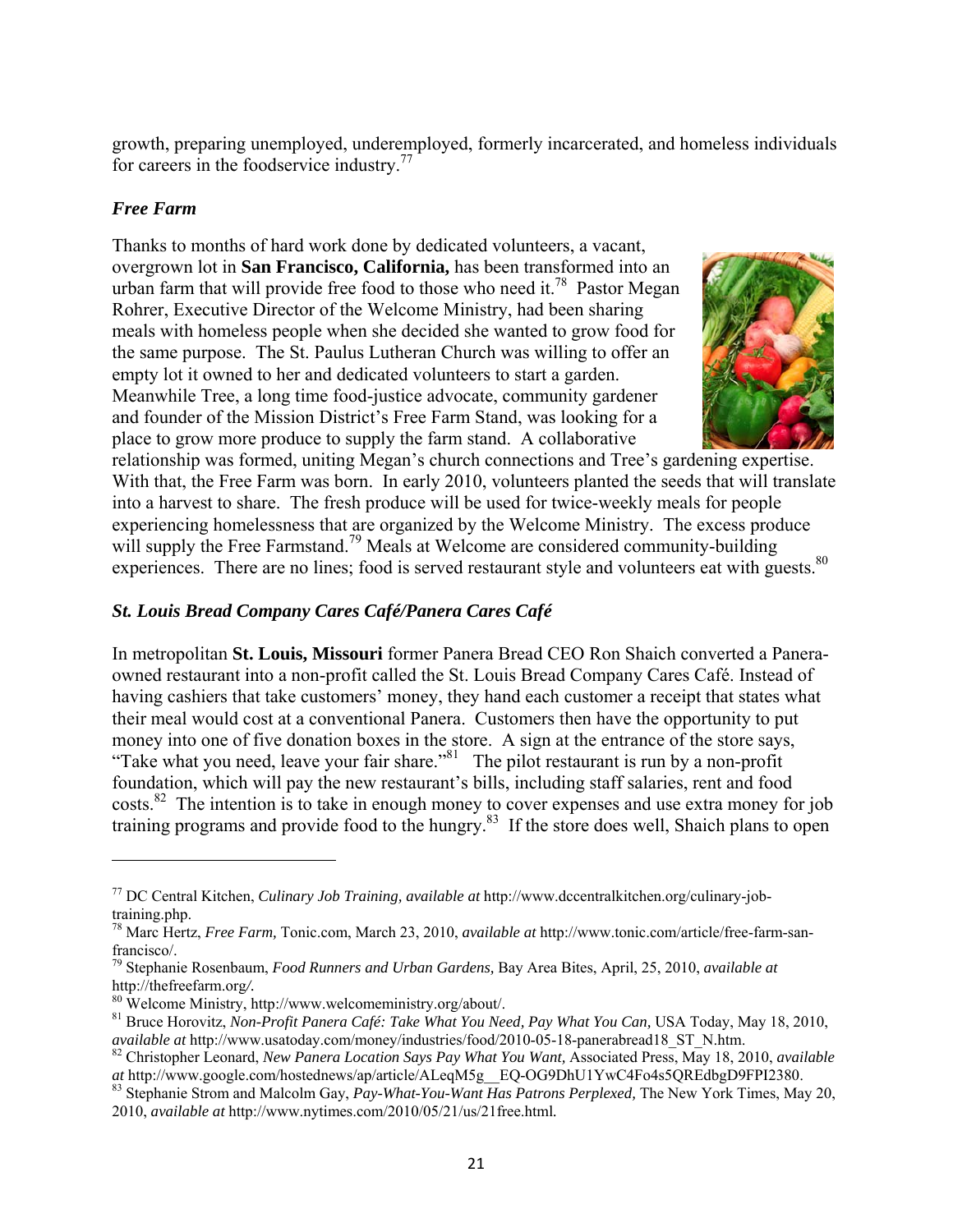two more non-profit cafes in two additional cities within the next six months. In St. Louis, the restaurant takes the name Panera uses it its hometown, but will be known as Panera Cares Café around the country. Shaich's goal is to have hundreds of Panera Cares Café, one in every community that has a Panera.<sup>84</sup>

#### *Feeding America's BackPack Program*



Feeding America's BackPack Program was designed to meet the needs of hungry children at times when other resources are not available, such as weekends and school vacations. Backpacks are filled with child-friendly, nonperishable food that children take home. Backpacks are discreetly distributed to children on the last day before the weekend or holiday vacation. In addition to providing nutritious food to school children in need, some BackPack Programs provide extra food for younger siblings at home and others operate during the summer months when children are out of school and have limited access to free or reduced-priced meals. The BackPack Program

became a pilot program in 1995 before becoming an official national program of the Feeding America Network in July 2006. More than 140 Feeding America members operated more than 3,600 BackPack Programs and served more than 190,000 children in FY2009.

#### *Federal Nutrition Programs*

When identifying programs essential to combating hunger among homeless persons, it is crucial to recognize the importance of established federal programs created for that purpose.<sup>85</sup>



The Supplemental Nutrition Assistance Program (SNAP), formerly named Food Stamps, has long been considered the nation's primary safety net against hunger. Acknowledging the barriers homeless people face in storing and preparing food, Congress amended the Food Stamp Act in 1990 to make SNAP benefits redeemable for hot meals at authorized restaurants for homeless people. While most states do not take advantage of the EBT (Electronic Benefits Transfer)

Restaurant Meals Program, the program has expanded in the several states that do. California's Los Angeles County has 477 restaurants participating in the program, including Subway, Dominos Pizza, El Pollo Loco and Jack in the Box. Michigan and Arizona also have restaurants participating, and Florida is in the process of implementing a pilot program.<sup>86</sup>

SNAP is not the only Federal Nutrition Program that works to eliminate hunger among homeless persons. The Child and Adult Care Food Program (CACFP) was expanded in 1999 to provide meals to children residing in homeless shelters. Eligible shelters may receive reimbursement for

<sup>84</sup> Bruce Horovitz, *Non-Profit Panera Café: Take What You Need, Pay What You Can,* USA Today, May 18, 2010, *available at* http://www.usatoday.com/money/industries/food/2010-05-18-panerabread18\_ST\_N.htm. 85 Feeding America, *BackPack Program, available at* http://feedingamerica.org/our-network/network-

programs/backpack-program.aspx.

<sup>86</sup> General Accounting Office, *Homelessness: Barriers to Using Mainstream Programs* (2000).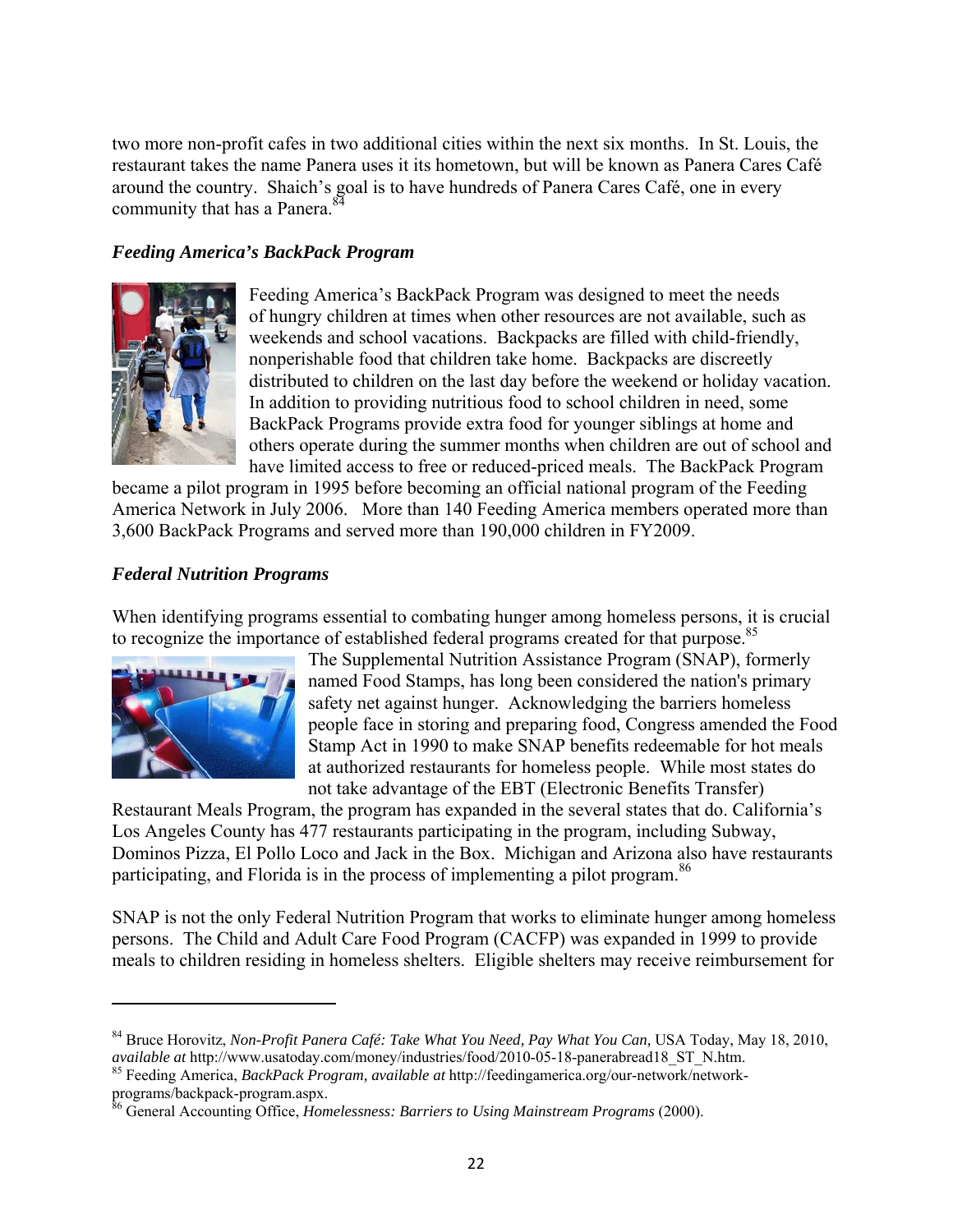up to three meals each day served to homeless children, through age 18. Emergency shelters receive the highest rates of payment for serving meals, which meet federal nutritional guidelines, to eligible children. There are no application forms for families to fill out, and all reimbursable meals are served in group settings, at no cost to the child or to the child's family. Additionally, the Food and Nutrition Service has considered the unique nature of non-traditional childcare facilities such as emergency shelters, and have made certain accommodations to facilitate their participation in CACFP. For example, unlike most other CACFP facilities, a shelter does not have to be licensed to provide day care. <sup>87</sup>

# **Policy Recommendations**

State and local policy recommendations:

- States should collaborate with food sharing groups to effectively address the problems of hunger and homelessness. Local authorities should reach out to food sharing groups to coordinate provision of food and educate providers on how to help homeless persons access services. Food providers can be an important part of this process, as they have already established relationships with homeless individuals. One way to collaborate would be to create a coalition similar to the Fort Myers Hunger Task Force which has strengthened local alliances and resources.
- States and cities should ensure homeless persons have adequate assistance in accessing benefits through federal nutrition programs, including SNAP, WIC, and child nutrition programs. As participation rates among the homeless population in these programs are relatively low, state and local authorities should increase homeless persons' outreach and enrollment in benefit programs for which they are eligible.
	- o Cities should have one or more roving SNAP caseworkers visit established outreach sites easily accessible by the homeless population, such as shelters and soup kitchens.
	- o States should choose to eliminate work requirements that often prohibit people experiencing homelessness from receiving SNAP benefits.
	- o School districts should improve categorical eligibility processing to ensure all children from households receiving SNAP benefits are automatically enrolled in free and reduced price meals.

Federal level policy recommendations:

• The U.S. Department of Agriculture and/or the U.S. Interagency Council on Homelessness should provide trainings and technical assistance to communities to aid them in developing constructive alternatives to food sharing restrictions.

<sup>87</sup> Susan Ponemon, *Nutrition Funding for Shelters…Child and Adult Care Food Program, available at*  http://www.nlchp.org/content/pubs/CACFPforShelters.pdf.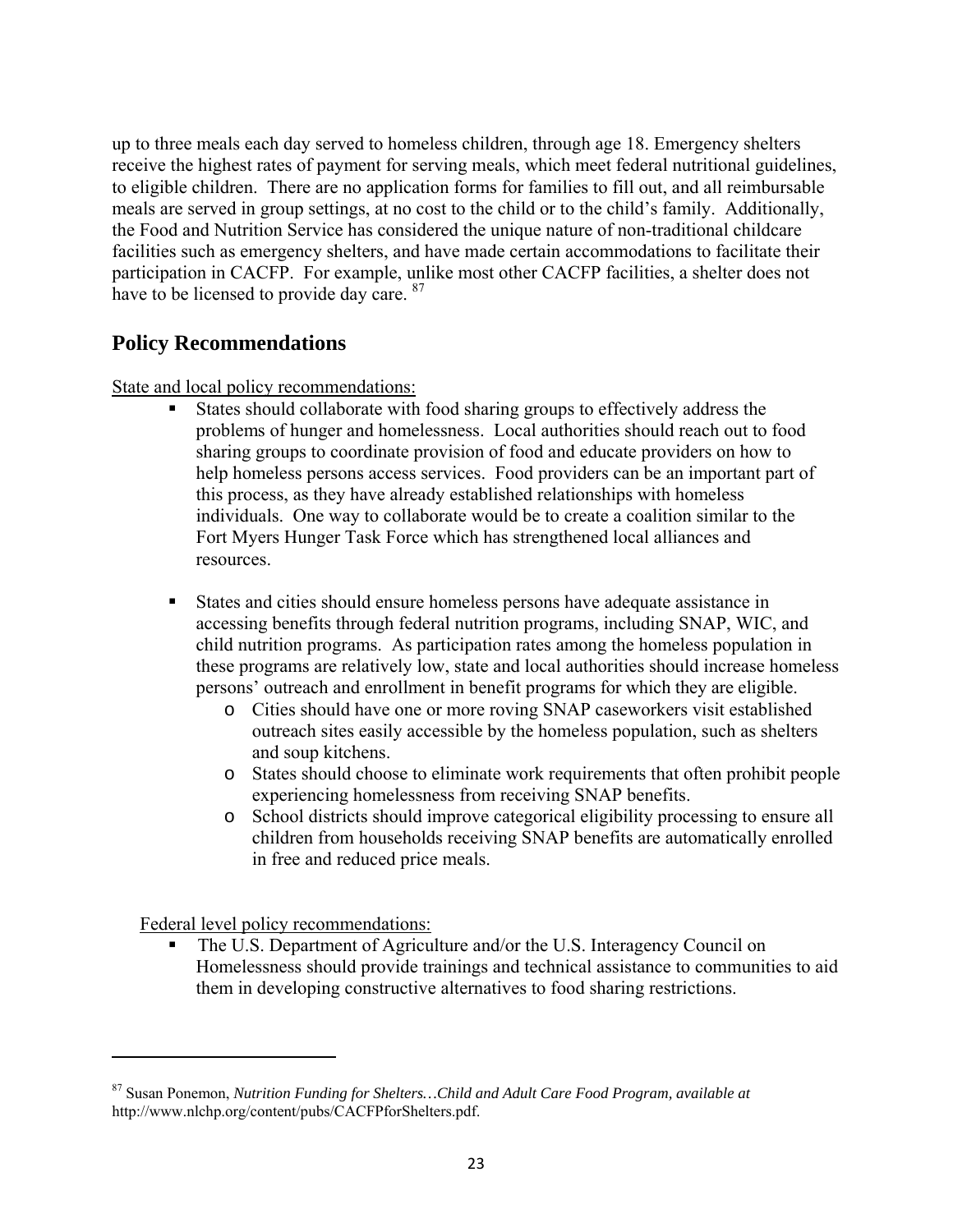- The U.S. Congress and the U.S. Department of Agriculture should improve the homeless population's access to the Supplemental Nutrition Assistance Program (SNAP), formerly known as Food Stamps, as follows:
	- o Restore expedited SNAP eligibility for all homeless persons.
	- o Increase outreach to states to participate in the EBT Restaurant Program. Target outreach efforts to restaurants with healthy food.
	- o Provide performance bonuses to states that increase the number of homeless persons receiving SNAP benefits.
	- o Establish annual SNAP re-certification periods for households receiving SSI and SSDI benefits as their sole income sources.
	- o Collect and report data on the housing status of SNAP applicants and beneficiaries.
	- o Publish a report on best practices by states, local governments and private notfor-profit agencies in assisting homeless persons to apply for and obtain SNAP benefits.
- The U.S. Congress and the U.S. Department of Agriculture should improve homeless service providers' access to the Child and Adult Care Food Program (CACFP).
	- o Perform targeted outreach to shelters encouraging participation in CACFP.
	- o Continue to simplify application process for shelter participation in CACFP.
	- o Collect and report data on shelter participation rates in CACFP.

### **Conclusions**

Access to food is a basic, well-recognized human right. When a person is experiencing homelessness, he or she often loses consistent access to food, in addition to shelter. When sharing food is limited or prohibited, cities are violating that right.

Harmful myths about homeless people and their access to food lead to attitudes and laws that penalize food sharing in public settings. Local soup kitchens and food pantries have neither the capacity nor quantity of food to meet the needs of people experiencing homelessness and hunger in their communities. It is a false assumption that all people who are homeless are well enough or physically able to travel to the specific locations where food is served or distributed indoors. Food sharing in public settings allows for the most vulnerable population to have access to food. It is, perhaps, the only way they have the opportunity to access healthy, safe food. This connection between homeless people and food sharing groups can be the first step for those individuals to find out about services that would move them out of homelessness and into housing.

Although some communities have created models of providing food to homeless individuals and are addressing hunger among the homeless population, many others continue to target organizations that share food and homeless people through food sharing restrictions. When individuals and groups are penalized for sharing food, cities are not simply denying access to food, but taking measures that are inhumane, and sometimes contrary to domestic and international law. Creating or arbitrarily enforcing ordinances for the sole purpose of prohibiting